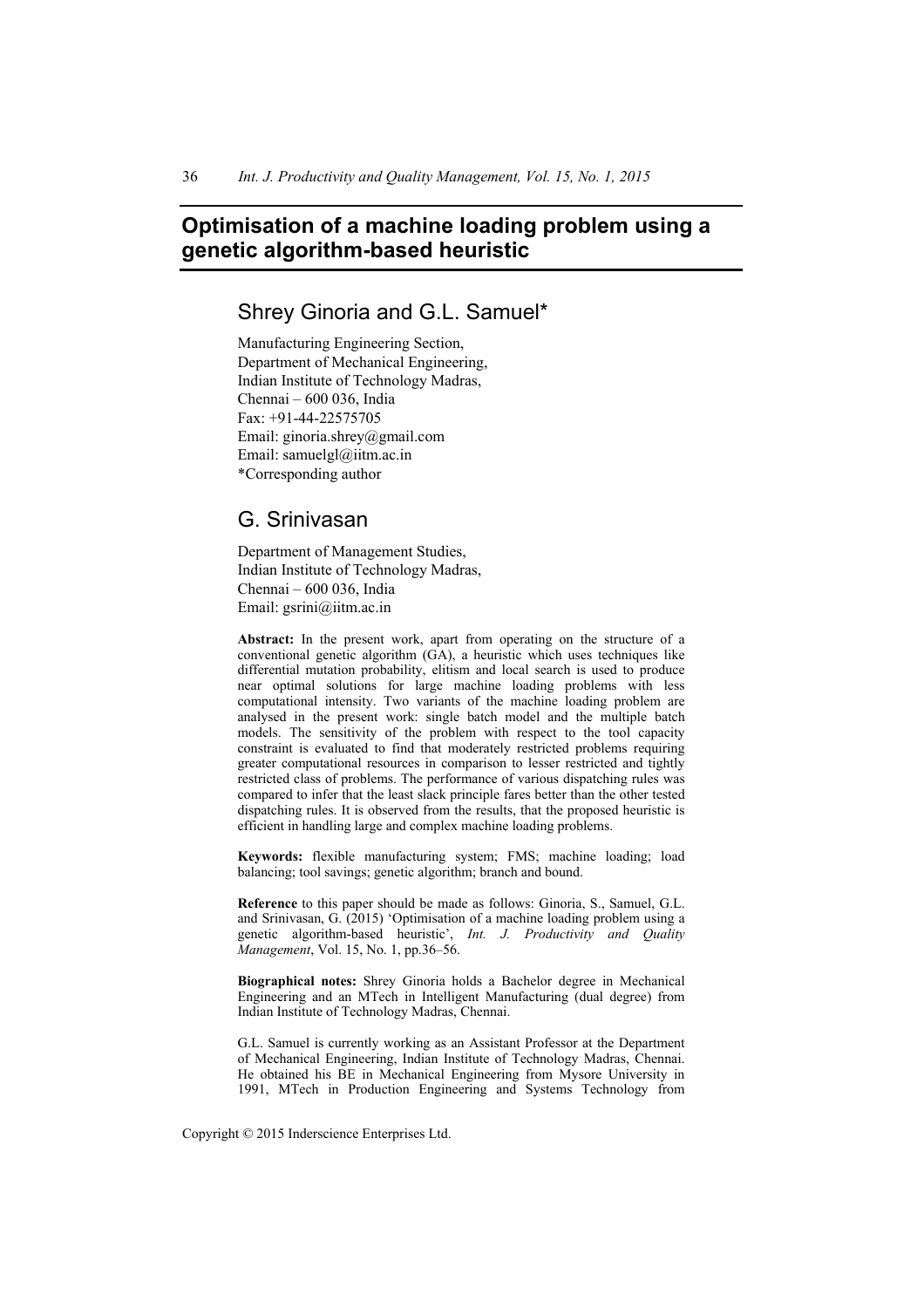Kuvempu University in 1994 and PhD in Manufacturing Engineering from Indian Institute of Technology Madras in 2001. He is a Post-Doctoral Fellow at the School of Mechanical Engineering, Kyungpook National University, South Korea. His active areas of research are: measurements and inspection of freeform surfaces, geometric error compensation in machine tools, evaluation of form errors, micromachining and laser vision systems. He has published over ten papers in refereed international journals.

G. Srinivasan is a Professor in the Department of Management Studies, Indian Institute of Technology – Madras (IIT Madras). He did his BE (Hons.) in Mechanical Engineering in Anna University. He did his MS by Research in Industrial Engineering and PhD in Industrial Management in IIT Madras. He was awarded the BOYSCAST Fellowship of the Ministry of Science and Technology, Government of India for advanced training in total quality management. His areas of interest include fundamentals of operations research, advanced operations research, operations management, supply chain management, manufacturing systems management, services operations management and OR applications.

## **1 Introduction**

A flexible manufacturing system (FMS) is an integrated manufacturing system which consists of a network of multi-functional numerically controlled (NC) machine tools, each with automatic tool changing capabilities and automated material transfer systems. The FMS systems are widely applied in industrial practices because it provides the flexibility of a low volume – high variety manufacturing along with the efficiency of a high volume – low variety manufacturing. As noted by Graves (1981), it involves complex production planning level decisions to utilise the system in an optimal and efficient manner. The conditions for the efficient working of an FMS can be maintained by partaking a lot of important control decisions such as part type selection, machine grouping, production ratio planning, work-in-process inventory planning, machine loading, etc. (Hutchison, 1991).

Several researchers have studied one or more of the important decision making problems in FMSs. Chan et al. (2005) developed a fuzzy goal programming model with an artificial immune system for machine tool selection and operation allocation problem in FMSs. Kim et al. (2003) have addressed the tool requirements planning problem in a FMS. The objective is to minimise tool cost subject to a makespan constraint. They develop four heuristics that start with an infeasible solution and increase the number of tool copies till the makespan constraint is satisfied. Computational tests on randomly generated problems indicate that good solutions can be obtained to the problem within reasonable computational time. Atmani and Lashkari (1998) present a zero one integer programming model for machine tool selection and operation assignment in FMS. A mathematical model which, through constraint optimisation principles, is able to find the optimal distribution of workforce optimising fundamental parameters, such as man-hours, throughput, makespan and work in process was proposed by Gilles and Matteo (2009).

Stecke (1983) discussed the formulation and solution of non-linear integer production planning problems for FMSs. The author listed five important decision making problems in FMS. These are part selection problem, machine grouping problem, production ratio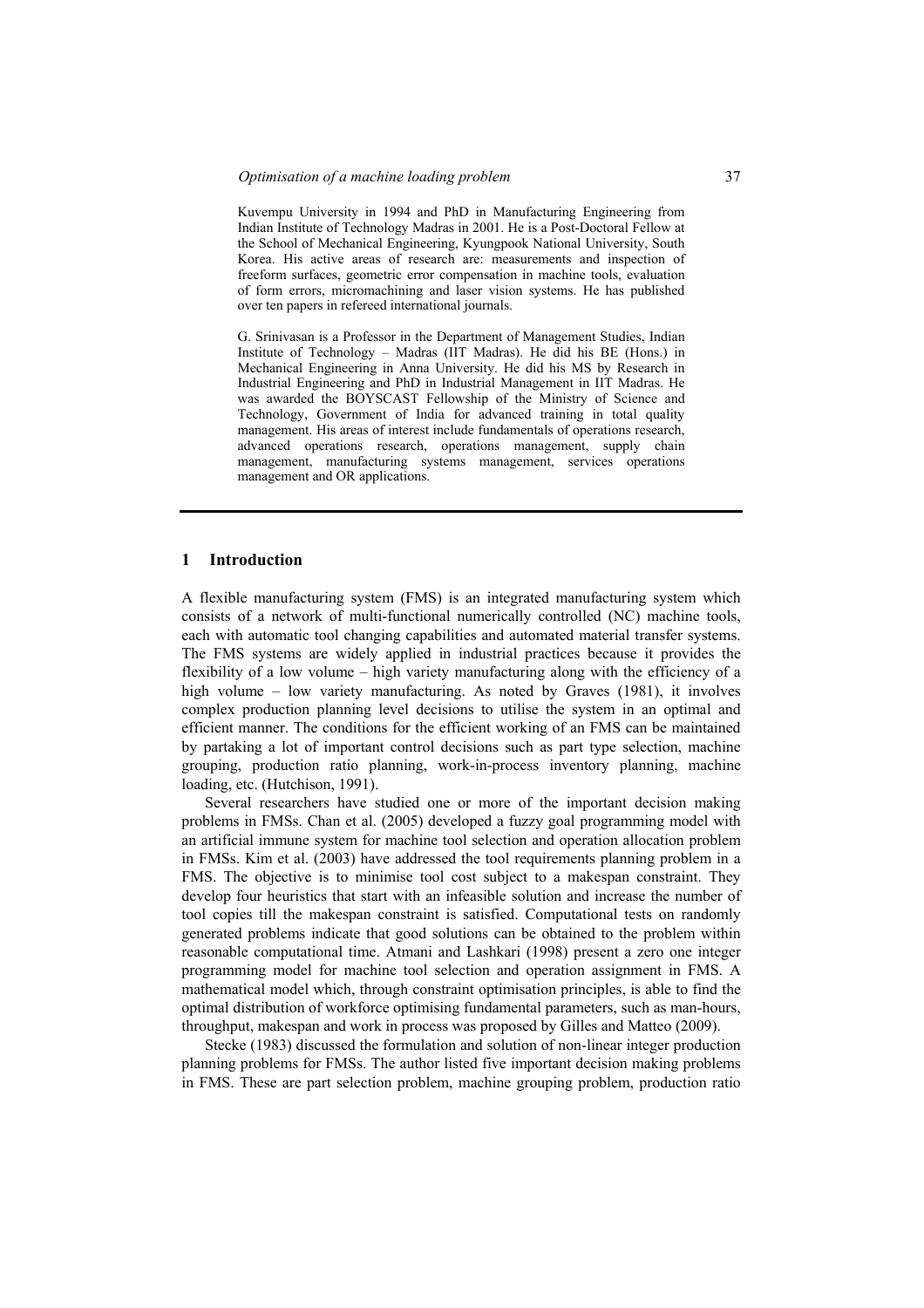problem, resource allocation problem and machine loading problem. Among the above mentioned problems, it has been found that two problems – part type selection and machine loading – are crucially important for the efficiency of an FMS (Gershwin, 1994). It has also been shown that optimising a machine loading problem automatically maximises the system utilisation, maximises the expected throughput and minimises inventory levels (Shanthikumar and Stecke, 1986).

The machine loading problem can be defined as "assignment to the machines of the operations of the selected part types and the tools necessary to perform these operations, subject to the technological and capacity constraints and according to some loading objective, in a way that will best utilize the machines, or maximize production, when the system is running" (Hwang, 1986). The machine loading problem has been studied in great detail in the recent past. Berrada and Stecke (1986) investigated the problem for several different objectives for a system containing equal sized groups of pooled machines. Shanker and Srinivasulu (1989) considered the loading problem for a non-stationary part mix which could change dynamically during the running time of the system.

#### **2 Literature review**

In the past, the loading problem has traditionally been solved by breaking it into three parts: job sequence determination, allocation of jobs to machines and reallocation. However, Liang and Dutta (1993) suggested an integrated approach which undertook these three steps collaboratively and it was shown to produce better results. Owing to the flexibility of an FMS, there are several objectives which are of equal importance while solving a machine loading problem. As Tiwari and Vidyarthi (2000) suggest, the prominent ones among them are workload balance, inter-cell movements, tool changeovers, etc. The machine loading problem is a known hard problem. Hence, various scheduling techniques have been developed to tackle the ever increasing complexity and flexibility of manufacturing systems. The optimisation techniques proposed in the literature include: linear programming (Nascimento, 1993) goal programming (Hoitomt et al., 1993), dynamic programming (Song et al., 1995), branch and bound (Kuhn, 1995) and Lagrangian relaxation (Mukhopadhyay et al., 1998). The approximation techniques include priority rule-based heuristics (Sarma et al., 2002); local search algorithms – iterative search, simulated annealing (Kopfer and Mattfield, 1997), memetic algorithm (Wisut and Karn, 2011), tabu search (Goldberg and Korb, 1989), etc. Ali and Sangari (2010) developed a new algorithm using a simulated annealing, to find the optimal inspection strategy for a serial multistage process. Valente (2007) proposed several dispatching heuristics for the single machine scheduling problem with linear earliness and quadratic tardiness costs, and no machine idle time. Ponnambalam and Kiat (2008) address the machine loading problem in FMSs using particle swarm optimisation. They addressed a bi criteria problem of minimising system imbalance and maximising throughput considering technological constraints on machine availability and tool slots. The test their proposed algorithm on ten problems from the literature and conclude that the proposed algorithm provides good solutions.

Tiwari and Vidhyarthi (2000) addressed the machine loading problem in FMS that minimises system imbalance and maximises throughput considering technological constraints on machine availability and tool slots. They test their proposed genetic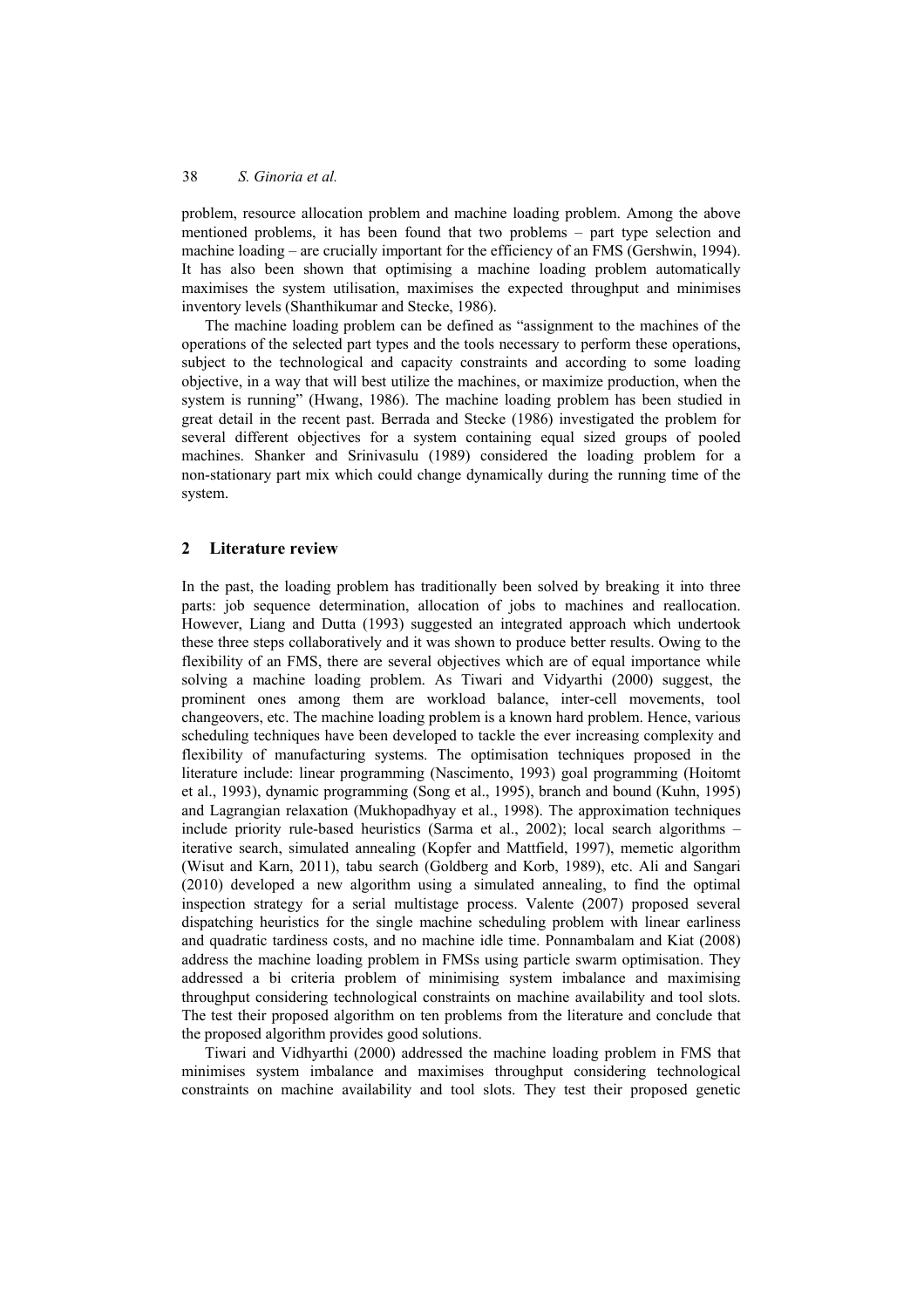algorithm on ten randomly generated problems. They also indicate that rules other than SPT can give good performance with respect to loading problems in FMS. The proposed GA has been tested on small sized problems with up to eight jobs.

A special mention is necessary here for the branch and bound technique developed by Berrada and Stecke (1986). A sequence of sub-problems are defined; each sub-problem being solved by an efficient branch and bound technique and the resultant solution being modified to satisfy any violated constraints by solving multiple very small integer problems via the branch and backtrack procedure. Moslehi et al. (2010) used an efficient lower and upper bounds and new dominance rules, a branch-and-bound scheme for solving problem of scheduling *n* jobs on a single machine to minimise the sum of maximum earliness and tardiness. This approach has been demonstrated to be an optimal scheduling technique for a single batch problem irrespective of its nature and variety. However, the only drawback of this technique is that it can handle problems of only a moderate size and fails to deal with problems of greater size. Optimisation techniques are unable to handle greater sized problems. On the other hand, most of the approximation techniques are shown to be very specific for a particular class of problems and cannot be applied universally across the different classes.

Several search and artificial intelligence techniques like reinforcement learning, artificial neural networks, Petri net model, etc., were proposed for optimisation of machine loading problems (Tiwari et al., 1997). Search algorithms are primarily of two types: local search and evolutionary. Local search-based heuristics are known to produce good results in short computational times but they run the risk of being caught in local critical points. Evolutionary algorithms can be formulated independently depending on the nature of the problem and its performance is heavily dependent on the formulation. Maheswaran et al. (2008), proposed hybrid heuristic algorithms based on dynamic dispatching rule, greedy heuristic (backward phase) and backward phase heuristics with an iterated local search to solve the single machine scheduling problems with the objective of minimising the total weighted tardiness. Genetic algorithms can be considered to be a hybrid of the two previous techniques as it applies a local search operator in an evolutionary framework. They combine the advantages of both, efficiency of the local search and robustness of the evolution (Co et al., 1998). Although instances of GA being used to solve a flow shop or a job shop are abundant, applications are relatively scarcer when compared to a parallel machine scheduling problem (Dar-El and Sarin, 1984). Min and Cheng (1999) proposed a GA for solving the identical parallel machine scheduling problem with the objective of minimisation of makespan. Cheng et al. (1995) used genetic algorithms to solve the same problem for minimising the maximum weighted absolute lateness. McCormick and Pinedo (1995) formulated a GA for scheduling with the dual objectives: flow time and makespan. Figielska (1999) devised a GA integrated with column generation technique to solve parallel machine scheduling for the purpose of minimising the makespan and total cost of changeovers.

A large body of literature has been found for solving the parallel machine scheduling problems based on the objectives of makespan and flow time, but there is a relative dearth of work which considers the workflow balancing as its main objective. Also, these techniques are unable to model the dynamic and stochastic nature of the manufacturing systems and take extensively long computing time required for the machine to gain intelligence.

The optimisation and approximation techniques mentioned above are adept at solving moderately sized machine loading problems (Viswanadham and Narahari, 1994).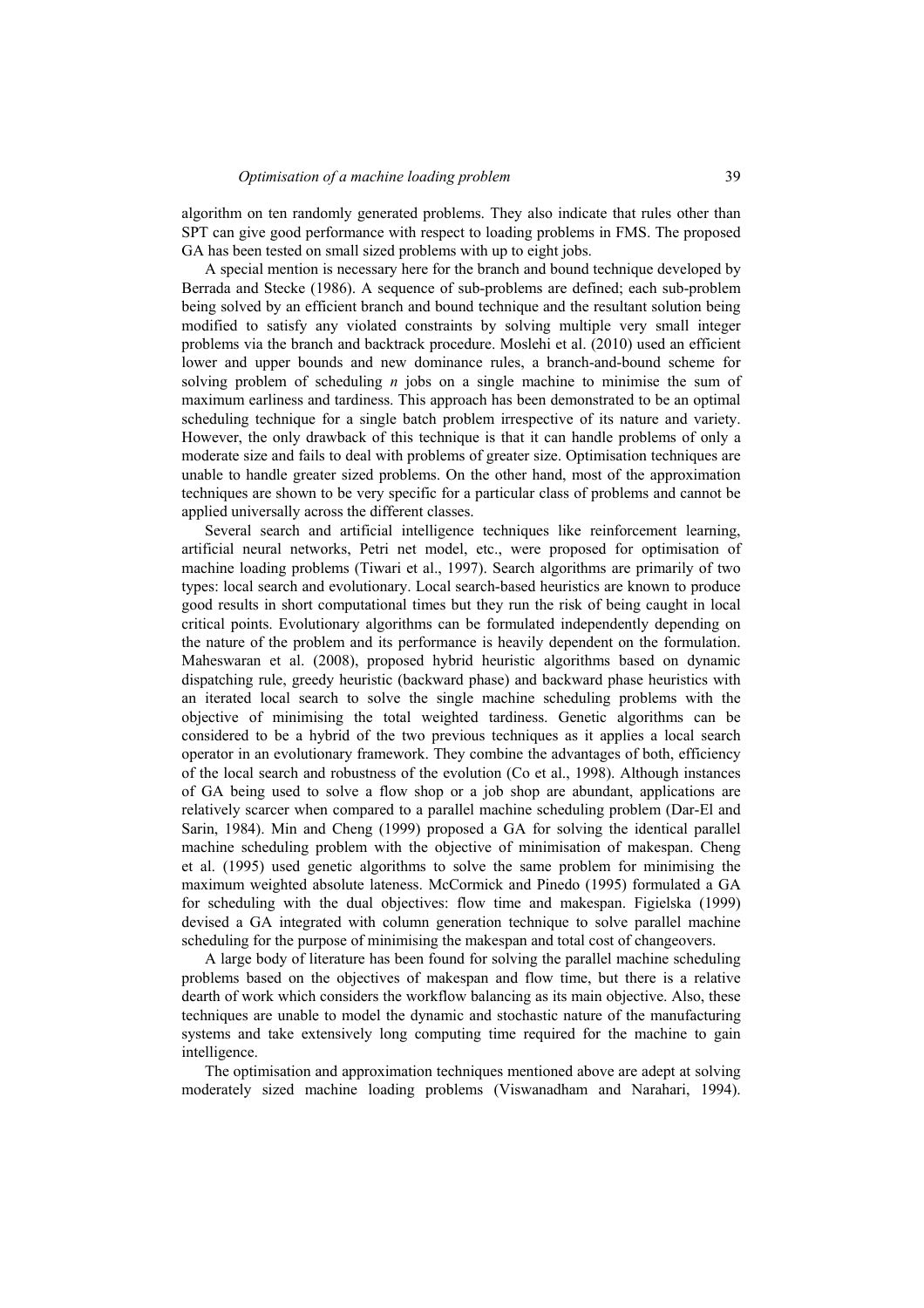However, with the evolution of manufacturing environment, an FMS is now expected to handle a far greater number of jobs. In such situations, the machine loading problem can be immensely complex with the addition of multiple batch possibilities, tool savings and tool capacity constraints. Hence, there is a growing need for techniques which would be able to solve such problems of growing size with relative ease. Taking a cue from these observations, the present work attempts to develop a systematic integrated approach to address the entire machine loading problem simultaneously. The genetic algorithm-based heuristic proposed in the present work is capable of solving complex and large sized machine loading problems in a FMS. In the present work, issues such as load balance, system tardiness and material wastage were addressed. Load balance is the primary objective because with the huge capital investment needed for the installation of an FMS, the management expects the system utilisation to be at a maximum which can be easily achieved by the balancing of workloads. Moreover, low tardiness levels facilitate timely supply of orders and help the organisation maintain good customer relations and build an esteemed brand value. Similarly, minimisation of overall material wastage has a directly proportional relationship with the operational costs of the system.

#### **3 Problem definition**

A class of problems of scheduling *n* independent jobs  $N = \{1, 2, 3, \ldots, n\}$  on *m* similar parallel machines  $M = \{1, 2, 3, \ldots, m\}$  with the purpose of optimising a predefined criterion is considered in the present work. This class of problems is typically known as parallel machine scheduling problem.

The binary variable  $x_{ij}$ , is defined as  $x_{ij} = 1$ , if job *i* is operated on machine *j*.  $x_{ij} = 0$ , if job *i* is not operated on machine *j*.  $\sum_{i} x_{ij} = 1$ , to ensures that one job gets processed on only one machine and one machine cannot operate on more than one job at a time.  $p_{ij}$  is the time taken by machine *j* to complete the operation of job *i*. If few jobs are incompatible on certain machines,  $x_{ij}$  would always be 0 for such job machine pairs. These job-machine pairs would form the incompatibility matrix. Also, it is assumed that, all the jobs are available for processing at the start time of the process. Moreover, a job has to complete its processing once it has been loaded on a machine and no pre-emption of jobs is allowed. Present work would mainly deal with the cases of parallel similar unrelated machines. They are more in tune with the industrial reality in comparison with the others as the different machines might have been bought at different times, operating on different technological principles, thus giving rise to independent processing times.

#### *3.1 Tooling constraints*

Each machine would have a tool magazine with a finite capacity. The tool capacity of a machine is represented by  $t_i$  and is defined by the number of slots present in its tool magazine. Each slot can hold one individual tool. If a job has been allotted to a particular machine, the tool magazine of that machine should house all the tools corresponding to the job, failing which the processing of the job would not be possible. Each job requires the same group of tools irrespective of the machine on which it is processed. If several jobs have been allocated to a particular machine and some of the tools required are common to a few jobs, it is sufficient for the machine to store a single copy of the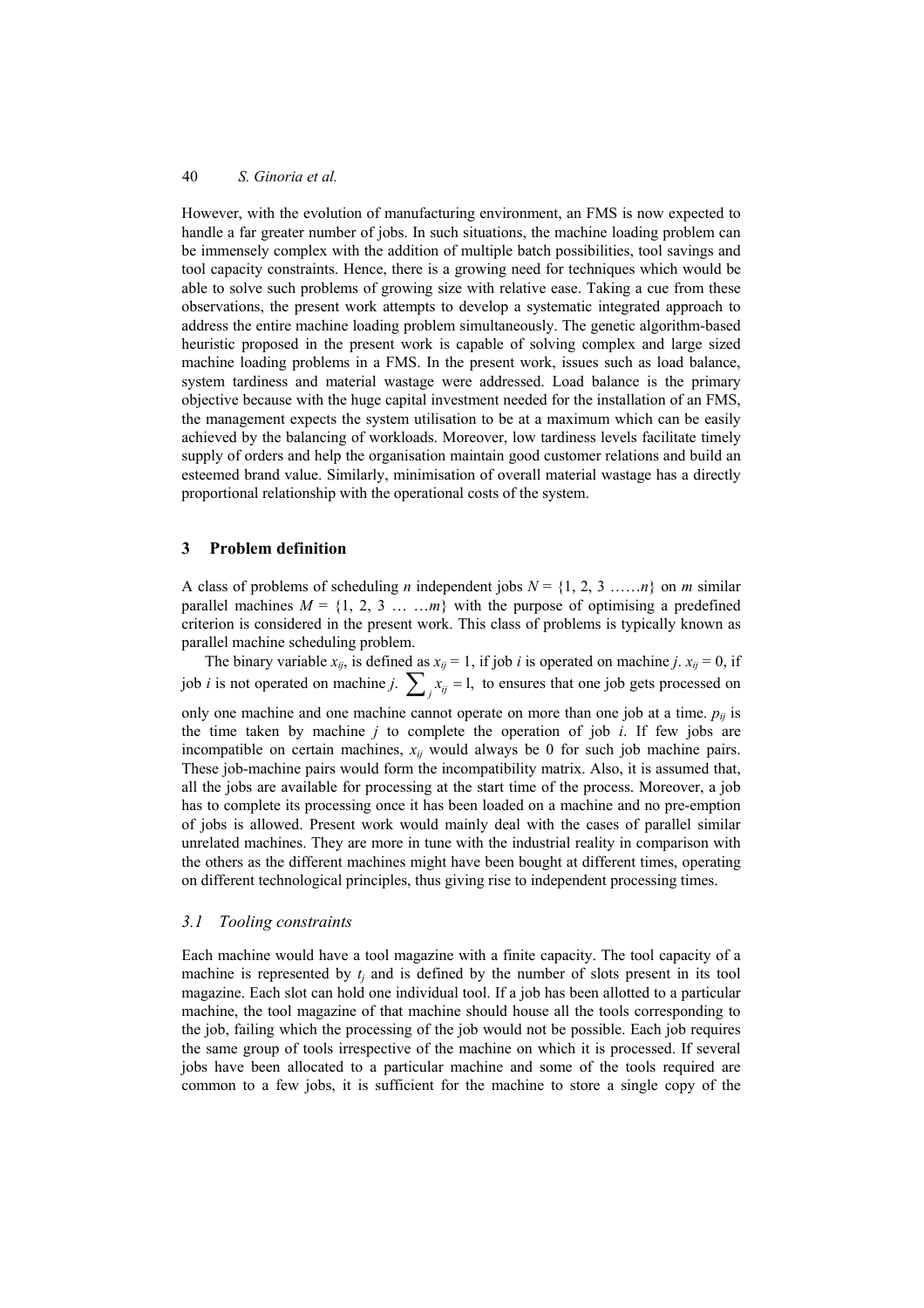common tools and not store duplicate copies of the same tool. This leads to significant tool capacity savings for a machine if the allocated jobs share a large number of common tools.

## *3.2 Single and multiple batch problems*

Although a machine can only process one job at a time, multiple jobs can be allocated to a single machine. However, the tool magazine of a machine may house a greater number of tools which is sufficient for processing of several jobs. In that case, the machine can process several jobs sequentially without undergoing any tool changeover as it already houses all the tools required for processing the different jobs. Hence, the group of jobs which can be processed by a machine without undergoing any tool changeover is called a 'batch' of jobs. The parallel machine scheduling problem can operate in two modes: single batch or multiple batches. In the single batch model, a machine can process only one batch of jobs while in the multiple batches model, a machine can handle more than one batch of jobs. Generally, industrial practices favour the multiple batch model as it is less capital intensive due to the lesser number of machines required and an improved percentage of machine utilisation.

In a single batch model, the tool capacity of the machine should be such that it should be able to house the tools necessary for the processing of all the jobs allocated to the machine. Tool capacity of a machine,  $t_i$  should always be greater than or equal to number of tools required to process all allocated jobs in one batch. In a multiple batch model, a machine is allowed to undergo any number of tool changeovers. Hence, in case the machine is incapable of processing all the allocated jobs in one batch due to tool capacity constraints, it can process the initial set of jobs, undergo a tool changeover to change the tools in its magazine and then proceed to do the remaining jobs.

#### *3.3 Objective functions*

The following three objectives: load balance, total tardiness of the system and total material wastage in the system are used as objectives for optimisation.

#### *3.3.1 Load balance*

The makespan of each machine is defined as the completion time of the last job processed on it. It is represented by *cj*. Several definitions of load balance exist including minimising the difference between the maximum and minimum loads or between the maximum and the average of the loads. In this paper, we minimise the maximum of the makespan of all machines.

#### *3.3.2 Tardiness*

Each job has a due date associated with it which represents the deadline by which it is expected to have been released from the system. In case the job is delayed beyond its due date, it is said to be tardy and the tardiness of the job is represented by:

$$
t_i = \max(0, C_i - d_i) \tag{1}
$$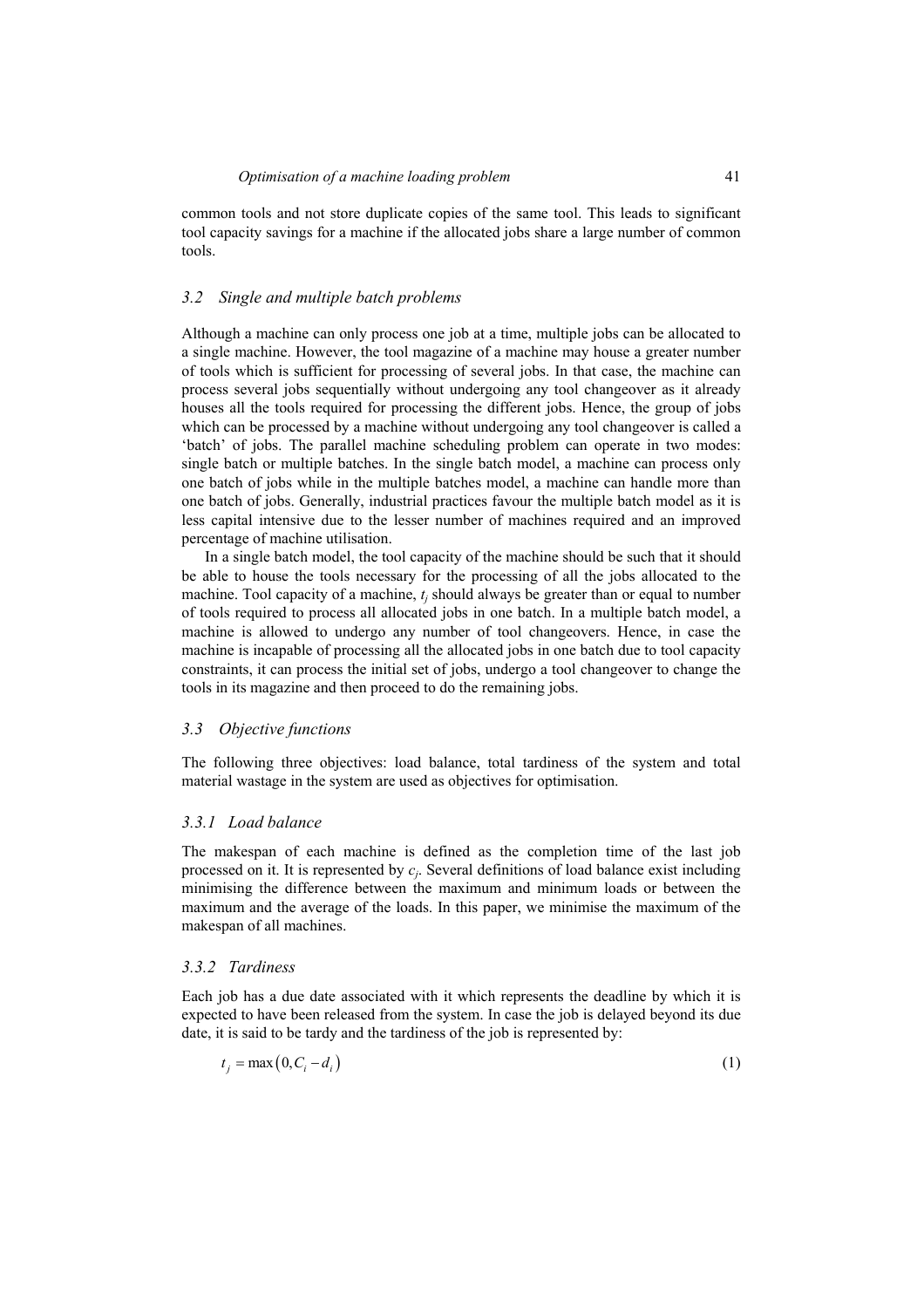where  $C_i$  is the release time or completion time of the job and  $d_i$  is the due date of the job. The total tardiness of the system is represented as:

$$
T = \sum_{i} t i
$$
 (2)

## *3.3.3 Material wastage*

Each job is associated with a parameter which defines the length of the job. When more than one job is processed together in a batch, all the jobs are placed together on a sheet (considered to be one dimensional) and the leftover length of the sheet is considered to be wastage. Thus, the total length of the sheet wasted across all the batches put together is considered as the material wastage of the system.

## **4 Genetic algorithm-based heuristic**

A genetic algorithm is an intelligent probabilistic search algorithm that simulates the process of evolution by taking a population of solutions and applying genetic operators in each reproduction. Each solution in the population is accorded a fitness value by evaluating it according to some performance measure. The population is operated on by three main genetic operators: reproduction, crossover and mutation. The reproduction is a process in which the individual strings are copied according to their fitness values which results in more highly fit chromosomes and less weak chromosomes in the intermediate mating pool. During the crossover operation, the chromosomes used for mating are selected through the roulette wheel selection strategy. Mutation is practiced to avoid the solution from getting stuck in a local optimum. One cycle of these genetic operations and the evaluation procedure is known as a generation in GA terminology. The cycle of reproduction – crossover – mutation – selection is continued until the termination criterion is met. Apart from the above described structure of a conventional GA, other techniques such as elitism, local neighbourhood search and increased mutation incidence are used in the present work to produce comparatively better results. The parameters used in the algorithm are given in Table 1 and the steps involved in the proposed algorithm are shown in Figure 1.

| Sl. no. | Parameter                              | Value                                                               |
|---------|----------------------------------------|---------------------------------------------------------------------|
|         | Population size                        | 50 to 250                                                           |
|         | Mutation probability                   | 0.01                                                                |
|         | Local neighbourhood search threshold   | Gets triggered after 25 successive<br>generations of no improvement |
| 4       | Increased mutation incidence threshold | Gets triggered after 50 successive<br>generations of no improvement |
|         | Stagnation threshold                   | 200                                                                 |
| 6       | Maximum number of generations          | 1,000                                                               |

**Table 1** Parameters used in the genetic algorithm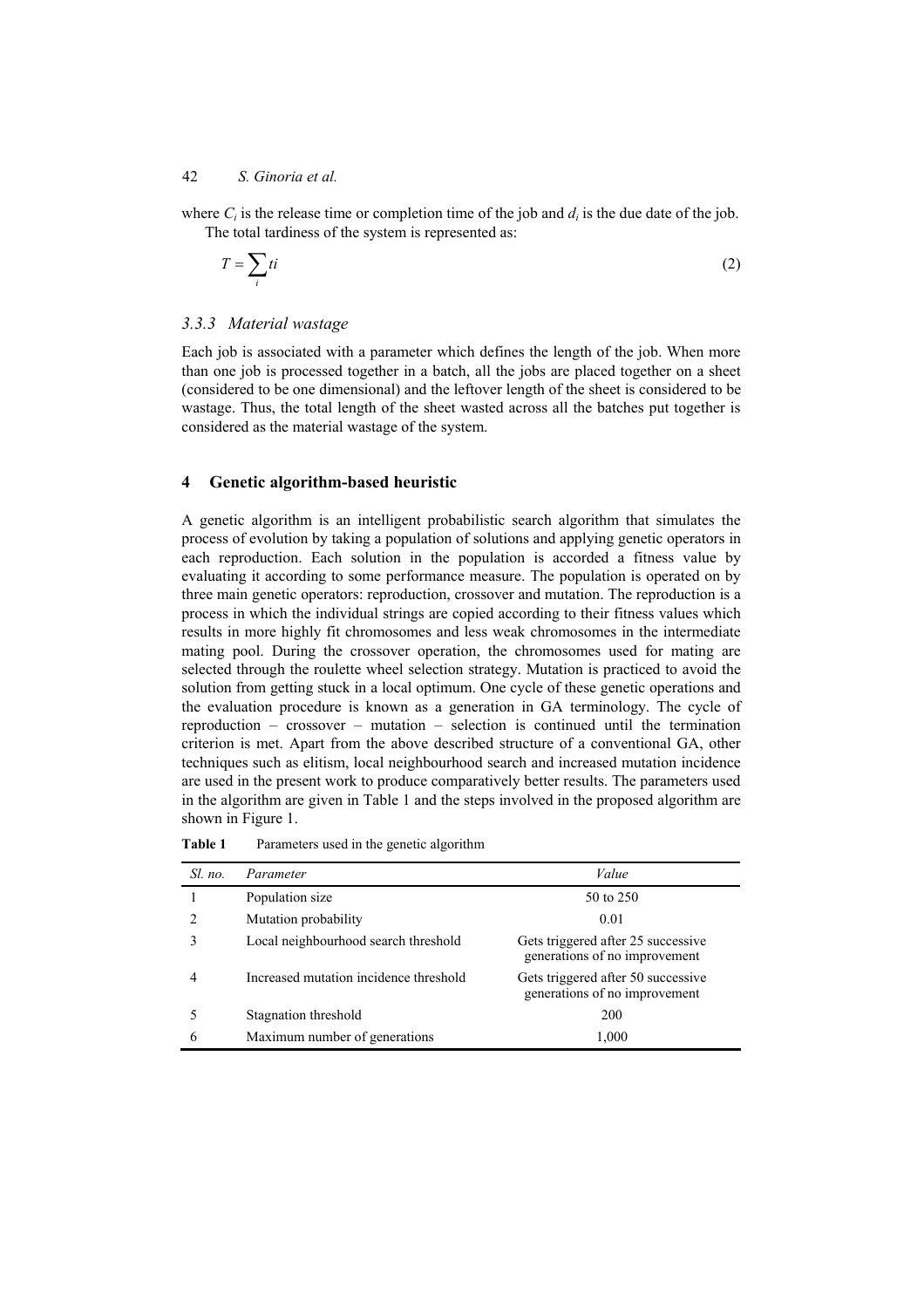

**Figure 1** Various steps in the proposed genetic algorithm

Pheno style coding is used and hence the value of the  $i<sup>th</sup>$  gene of the chromosome represents the machine on which the  $i<sup>th</sup>$  job is to be processed. After the determination of the objective functions for all the chromosomes of a generation, a fitness value is calculated for each chromosome which is representative of its degree of 'fitness'. The entire step by step process of the calculation of fitness values is described below.

- Step 1 All the chromosomes of the population are arranged in an ascending order and are given ranks according to their relative.
- Step 2 Rank value of a chromosome is calculated as:

Rank Value =  $1 - (Rank / Population Size)$ 

Step 3 Performance value of a chromosome is calculated as: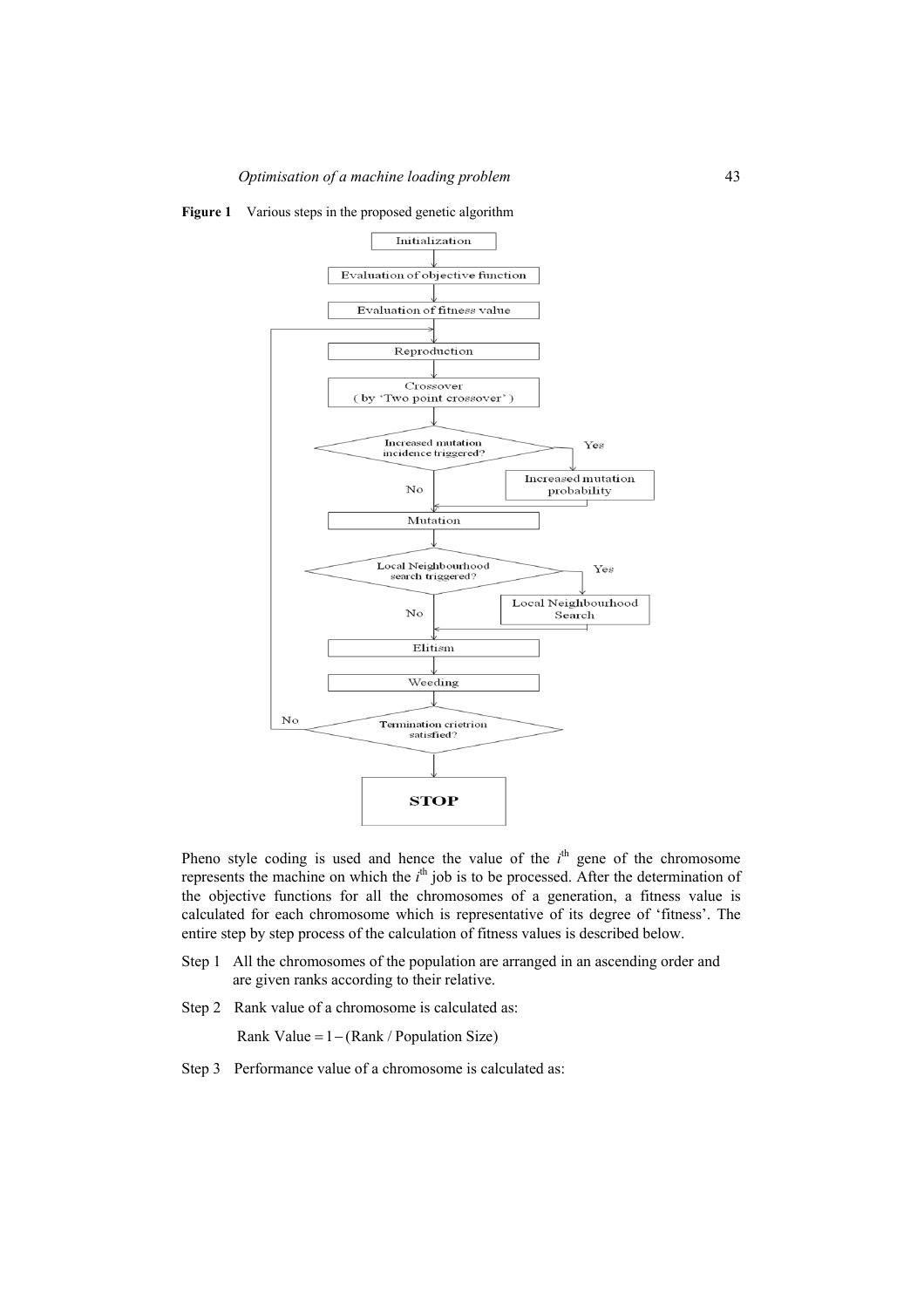Performance Value  $=$  Objective function of the best chromosome of the population Objective function of the chromosome

Step 4 Goodness value of a chromosome is calculated as:

Goodness value =  $Rank Value + Performance Value$ 

Step 5 Finally, the fitness value of a chromosome is calculated as:

| Fitness Value of a chromosome $=$ $\frac{80}{3}$ | Goodness value of the chromosome       |
|--------------------------------------------------|----------------------------------------|
|                                                  | $\sum$ Goodness value of all           |
|                                                  | $\angle$ chromosomes of the population |

**Table 2** Calculation of fitness values of chromosome

| Chromosome    | <i>Objective</i><br>value | Rank           | value    | Rank Performance Goodness<br>value | value | Fitness value = (Goodness value / 4.35) |
|---------------|---------------------------|----------------|----------|------------------------------------|-------|-----------------------------------------|
| A             | 40                        | 2              | 0.6      | 0.5                                | 1.1   | 0.25                                    |
| B             | 50                        | 3              | 0.4      | 0.4                                | 0.8   | 0.18                                    |
| $\mathcal{C}$ | 20                        |                | 0.8      |                                    | 1.8   | 0.41                                    |
| D             | 100                       | 5              | $\theta$ | 0.2                                | 0.2   | 0.05                                    |
| E             | 80                        | $\overline{4}$ | 0.2      | 0.25                               | 0.45  | 0.10                                    |
| Total         |                           |                |          |                                    | 4.35  |                                         |

Table 2 presents the calculation of fitness values for a given set of chromosomes. In the present work, the fitness proportional selection, known as roulette wheel selection is used to choose chromosome for various genetic operations like reproduction, crossover, mutation, weeding, etc. After evaluating various crossover techniques such as partial mapped crossover, edge recombination operator, etc., it was found that the two point crossover technique was the best suited for this genetic algorithm design and it is implemented in this work. In the mutation technique used in the proposed algorithm, firstly, a random number between zero and the chromosome length is generated. This random number represents the number of genes of that chromosome which will undergo mutation. The genes to be mutated are selected randomly. The value of the genes is now changed from the present value to a random value between zero and the number of available machines.

In case the best solution of the population has not shown any improvement for a number of successive generations, the process is triggered for the best five chromosomes of the population. The value of one random gene is changed randomly to one of the available machine and this new chromosome is fed into the population. If the best solution of the population does not show any improvement for a number of successive generations, the mutation probability for the next generation increases to an appreciably higher level thus encouraging a larger number of chromosomes to mutate. This promotes a higher amount of diversity in the population which helps the heuristic to break out of the local optima.

To ensure that the best chromosomes of a population are not lost during the selection strategy for the next generation, the best 1% chromosomes of the population are always transferred to the next generation as a rule. The algorithm is terminated when either of the two conditions is satisfied: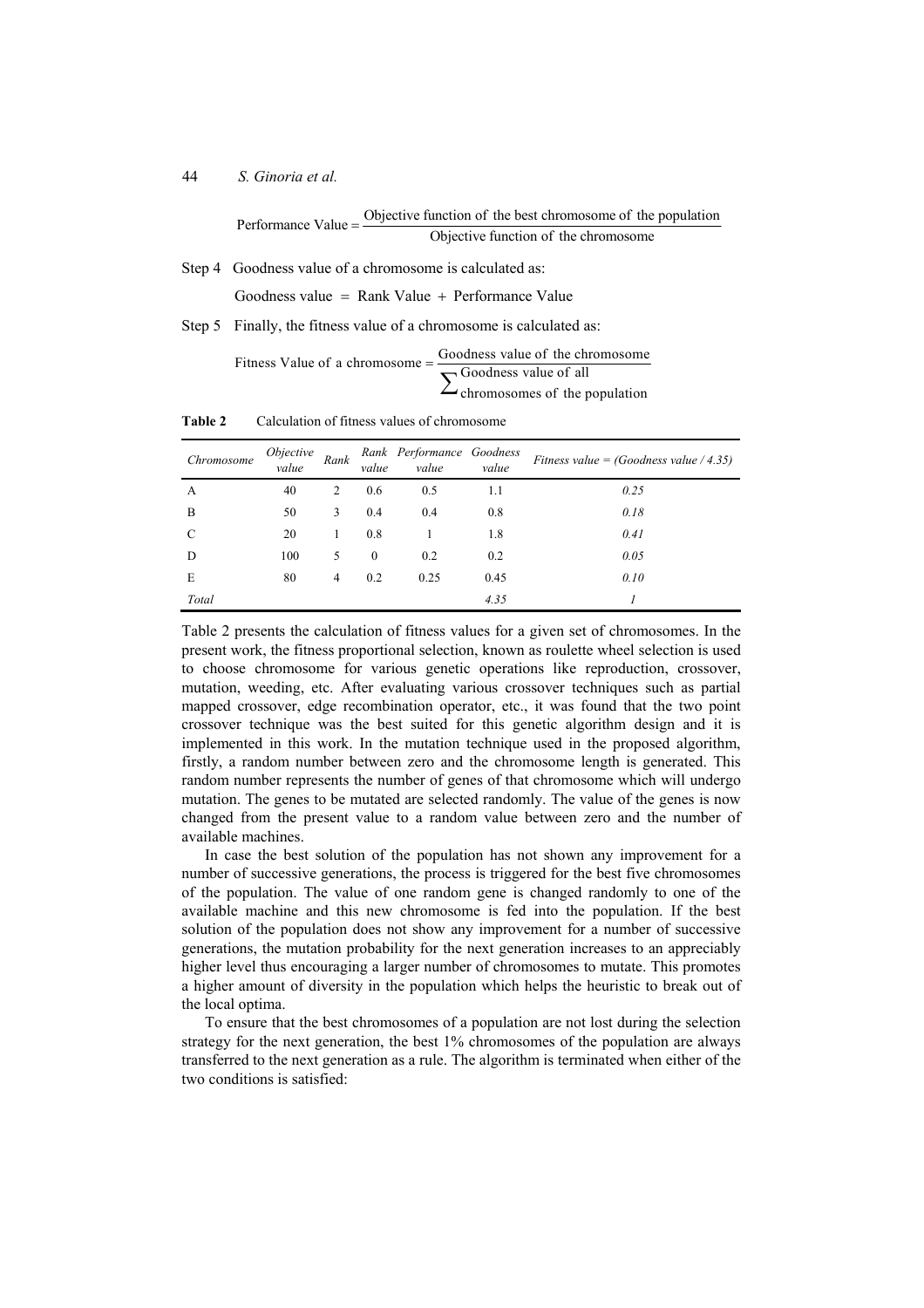- the process has reached the pre-defined limit for the maximum number of generations
- the best chromosome of the population has not shown an improvement for a number of successive generations which is greater than or equal to the stagnation threshold.

Upon termination, the best chromosome of the current population is presented as the near optimal solution of the problem.

#### **5 Results and discussions**

In the present work the branch and bound technique developed by Berrada and Stecke (1986) is used to provide a benchmark for a given problem. The basic scheme of the branch and bound techniques is to devise the problem as a series of sub-problems whose solutions would eventually converge to the optimal solution. Each of these sub-problems have a  $\delta_l$  associated with them and the objective of the sub-problem is to find an allocation of jobs which results in a load balance which is less than  $\delta_l$ .  $\delta_l$  is fixed as the midpoint of the interval between the upper bound (UB) and the lower bound (LB) of the problem. These bounds are revised with the solution of each sub-problem in the following manner: initially, UB is set at  $\alpha$  while LB is set at 0. If we are able to find an optimal solution to the sub-problem, the bounds get revised according to solution otherwise LB is updated to  $\delta_l$  while UB remains the same. It is observed that for large and complex problems the branch and bound technique fails to give results within a reasonable CPU time.

#### *5.1 Single batch model*

The two techniques have been run for a variety of single batch model problems of different sizes and load balancing is the prime objective which is evaluated.

| Sl. no.        | Size          | Time (in seconds) |                    | Number of nodes evaluated |                    |
|----------------|---------------|-------------------|--------------------|---------------------------|--------------------|
|                |               | Average           | Standard deviation | Average                   | Standard deviation |
|                | $10 \times 3$ | 22.4              | 3.9                | 443.8                     | 49.9               |
| $\mathfrak{D}$ | $15 \times 4$ | 80.8              | 9.9                | 3,521.4                   | 367.6              |
| 3              | $20 \times 5$ | 144.1             | 19.7               | 15,359.6                  | 1,734.8            |
| $\overline{4}$ | $25 \times 6$ | 333.3             | 36.7               | 41,646.6                  | 5,011.3            |
| 5              | $30 \times 7$ | 621.5             | 64.1               | 122,627.4                 | 11,264.7           |
| 6              | $35 \times 8$ | 1,182.2           | 152.8              | 220,092.8                 | 25,053.6           |
|                | $40 \times 9$ | 1,738.5           | 224.2              | 446,836.8                 | 36,829.2           |

Table 3 Computational resources required by the branch and bound technique

The branch and bound technique provides optimal solution to the single batch model of a load balancing problem. However, the computation resources required by the technique rise exponentially as the size of the problem increases. This has been illustrated by the following set of graphs and tables. Computational time required by the branch and bound technique to solve seven problems each of different sizes is listed in Table 3. It is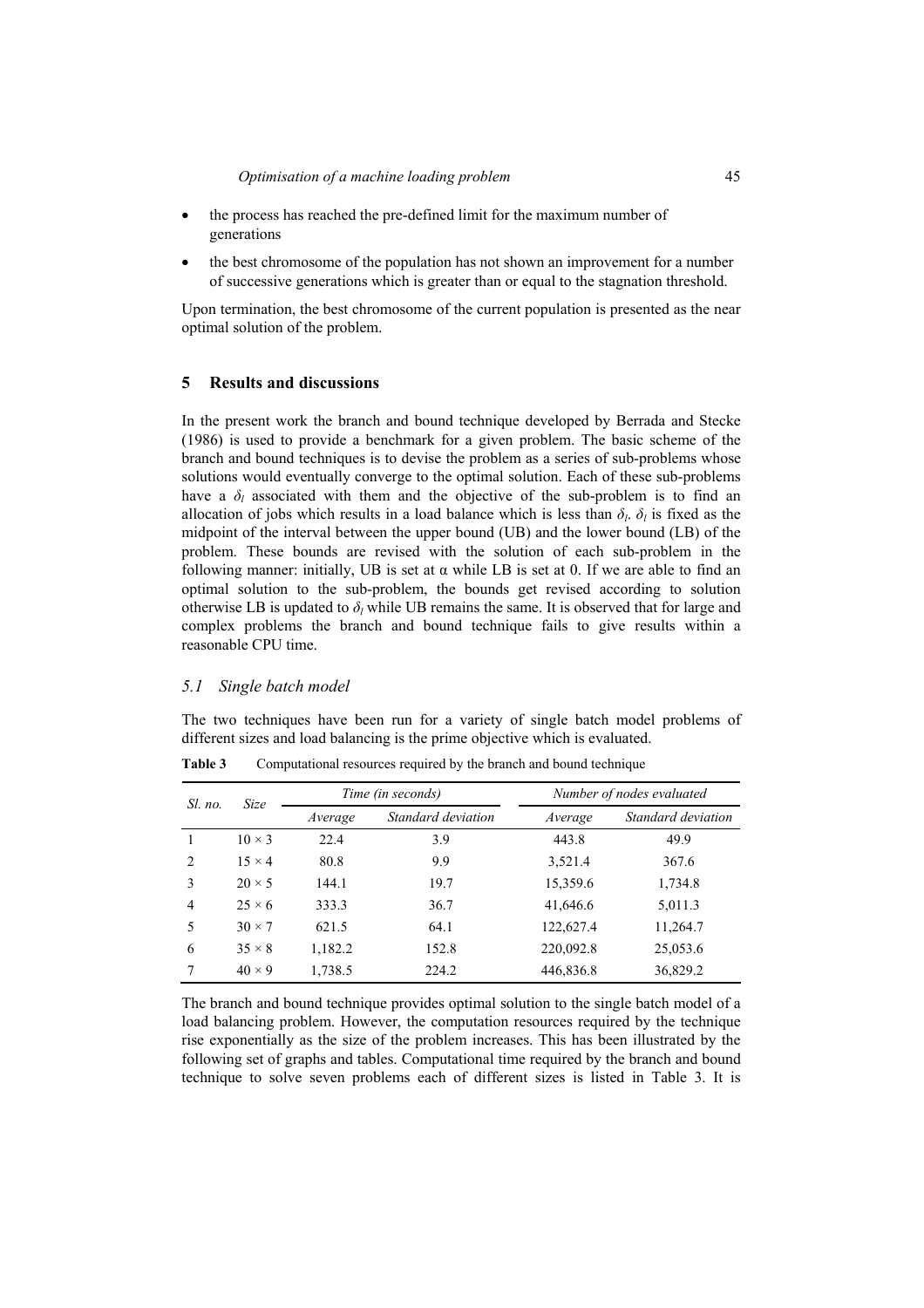observed that, though the branch and bound technique gives optimal solution, the time required increases exponentially as the number of nodes that need to be evaluated increases with increase in size of the problem. The problems have been evaluated on a computer processor of frequency 2.4 GHz. For documentation purposes, the individual values of the time taken and the number of nodes evaluated by the branch and bound technique for the sizes 10 jobs  $\times$  3 machines is listed in Table 4.

| Problem no.    | Time (in seconds) | No. of nodes evaluated |
|----------------|-------------------|------------------------|
| 1              | 26                | 410                    |
| 2              | 17                | 354                    |
| 3              | 20                | 440                    |
| $\overline{4}$ | 23                | 456                    |
| 5              | 21                | 497                    |
| 6              | 23                | 423                    |
| 7              | 18                | 406                    |
| 8              | 30                | 439                    |
| 9              | 21                | 521                    |
| 10             | 25                | 493                    |
| Total          |                   | 4,438                  |

**Table 4** Computational requirements for  $10 \times 3$  sized problems

## *5.1.1 Comparison of performance of GA heuristic with the branch and bound technique*

This section evaluates the degree of near optimality of the solutions given by the GA-based heuristic. The optimal solution used for comparison is evaluated through the branch and bound technique. An identical set of five problems is evaluated by both of the techniques; the GA-based heuristic and the branch and bound technique. Henceforth, the solutions given by the GA-based heuristic are compared with the optimal solution to get a perspective on their efficacy.

| Size of the<br>problem | Average percentage deviation of GA-based heuristic's solution from the optimal<br>solution |
|------------------------|--------------------------------------------------------------------------------------------|
| $10 \times 3$          | 2.70%                                                                                      |
| $15 \times 4$          | 5.3 %                                                                                      |
| $20 \times 5$          | $9.4\%$                                                                                    |
| $25 \times 6$          | 13.1%                                                                                      |
| $30 \times 7$          | $8.5\%$                                                                                    |
| $35 \times 8$          | 11.8%                                                                                      |
| $40 \times 9$          | $10.5\%$                                                                                   |

**Table 5** Average percentage deviation of GA-based heuristic from optimal solution

The average percentage deviation of the solution to that obtained using branch and bound technique are presented in Table 5. As the table suggests, the solutions obtained from the GA-based heuristic do not deviate far off from the optimal solution of the problems. This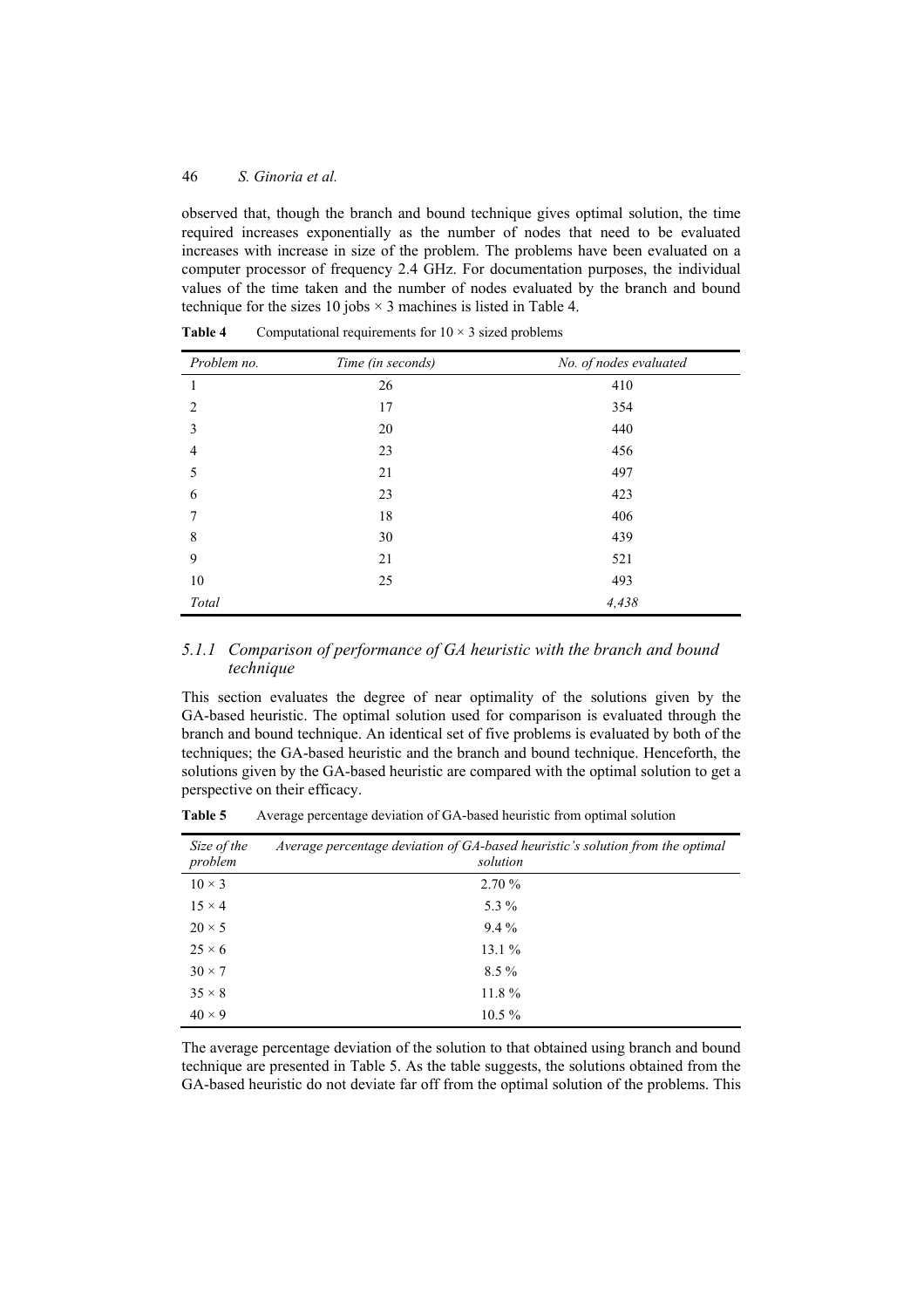study substantiates the claim of the GA-based heuristic to give 'near optimal' solutions to such problems.

#### *5.1.2 Robustness of the GA-based heuristic*

This section analyses the robustness of the GA-based heuristic in terms of the computational resources required while solving problems of larger sizes. The GA-based heuristic is run for ten different problems of various sizes, the sizes ranging from 10 jobs  $\times$  3 machines to 150 jobs  $\times$  20 machines.

| Problem size   | Average time<br>(in seconds) | Problem size    | Average time<br>(in seconds) |
|----------------|------------------------------|-----------------|------------------------------|
| $10 \times 3$  | 33                           | $80 \times 13$  | 631                          |
| $20 \times 5$  | 118.6                        | $90 \times 14$  | 775.6                        |
| $30 \times 7$  | 291.5                        | $100 \times 15$ | 840.6                        |
| $40 \times 9$  | 354.7                        | $110 \times 16$ | 989.1                        |
| $50 \times 10$ | 367.2                        | $120 \times 17$ | 1,019.2                      |
| $60 \times 11$ | 546.2                        | $130 \times 18$ | 1,066.1                      |
| $70 \times 12$ | 573.2                        | $150 \times 20$ | 1,261.3                      |

**Table 6** Average time required by GA-based heuristic to solve a problem

Several trials were conducted to establish the efficiency of the proposed method for large size problems and the results are reported on Table 6 and shown graphically in Figure 2. Table 6 and the graph establish that the GA-based heuristic is far less computationally intensive than the branch and bound technique and can easily be used to solve problems of greater sizes with near optimal results.



**Figure 2** Comparison of the time required by GA-based heuristic and branch and bound technique to solve problems of different sizes

#### *5.1.3 Sensitivity of the branch and bound technique*

This section discusses the sensitivity of the branch and bound technique with respect to the tool capacity constraints. The effect of the constraints on the computational resources required by the technique is demonstrated by a series of graphs.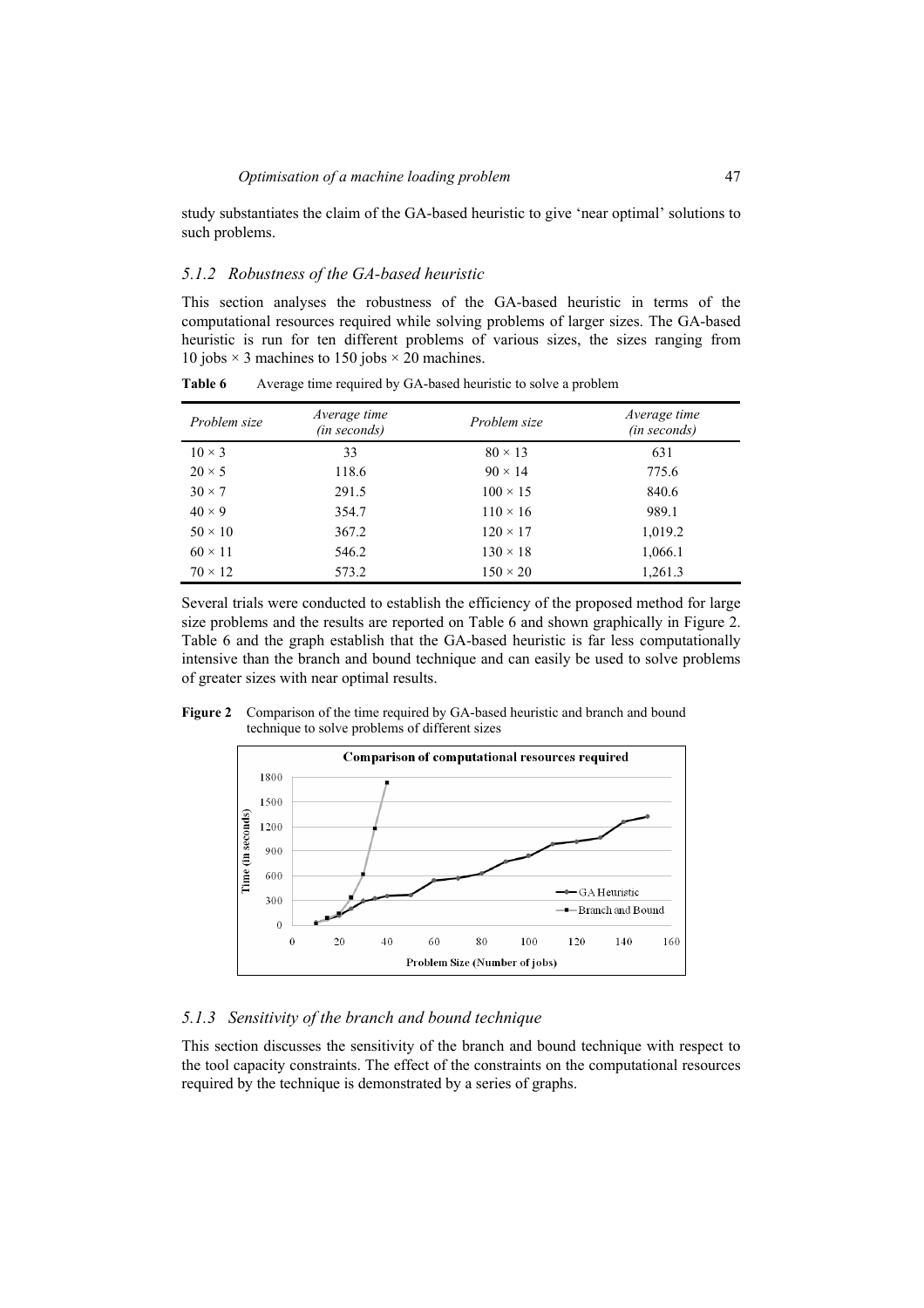The class of single batch – parallel machine scheduling problems can be segmented into three divisions on the basis of their tool capacity constraints: loosely restricted, moderately restricted and tightly restricted. Loosely restricted problems are such that the tool magazines have a relatively greater capacity and hence, the tool capacity constraint lends a greater degree of freedom and does not have much bearing on the solution. Tightly restricted problems are such that the tool magazines have a relatively lesser capacity and hence very often, the problem is rendered infeasible due to the over bearing tightness of the tool capacity constraints. Moderately restricted problems are the ones which do not fall into either of the categories and operate in a regular manner.

The computational resources required to solve a problem depend significantly on the 'restrictive' class of the problem. This can be demonstrated by evaluating a series of problems for which the entire problem statement is the same but for the tool capacity constraint. The computational resources required for solving the different problems as we gradually increase the tightness of the tool capacity constraint are observed. This analysis is done for each of the various sizes and the results are depicted below in the form of Figure 3(a) to Figure 3(c). For each size, this experiment is repeated thrice thus constituting three different cases for each size.

**Figure 3** Sensitivity of branch and bound technique for problems of different sizes, (a) problems of size  $10 \times 3$  (b) problems of size  $25 \times 6$  (c) problems of size  $25 \times 6$ (see online version for colours)



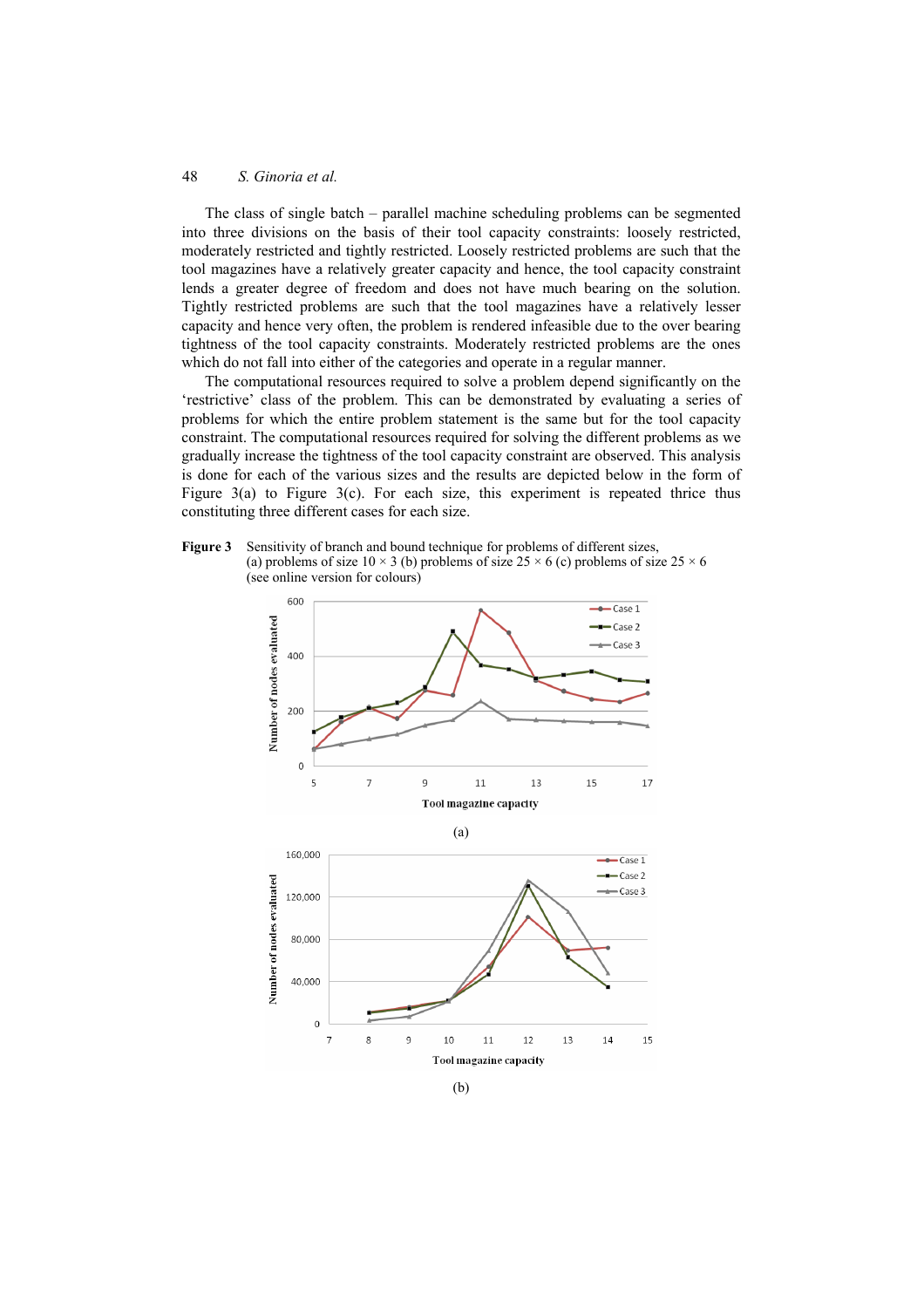

**Figure 3** Sensitivity of branch and bound technique for problems of different sizes, (a) problems of size  $10 \times 3$  (b) problems of size  $25 \times 6$  (c) problems of size  $25 \times 6$ (continued) (see online version for colours)

From the above graphs, it can be inferred that while the 'loosely restricted' and the 'tightly restricted' class of problems take relatively lesser amount of computational time than the 'moderately restricted class' thus generating a rough bell shaped curve. This can be attributed to the fact that in the 'loosely restrictive' class of problems, the tool capacity constraint does not play much of a role in the solution does acting as a virtually non-existent constraint while in the 'tightly restricted' class of problems, due to the over bearing tightness of the constraints, the technique is left to evaluate only a handful of feasible solutions as most of the possible allocations are rendered infeasible due to the overt tightness.

#### *5.2 Multiple batch model*

This section of the report analyses the performances of the different heuristics while evaluating multiple batch parallel machine scheduling problems. It also compares the various dispatching rules that can be used for sequencing in multiple batch problems and tries to evaluate the nature of the relationship between the different objectives relevant to the multiple batch model such as load balancing, tardiness, sheet wastage, etc.

#### *5.2.1 Computational requirements of different techniques used*

The branch and bound technique and the GA-based heuristic are modified in order to be applicable to the multiple batch model. While the computational time required for the branch and bound technique is roughly comparable to the time required for the single batch model, the time required for the GA-based heuristic increases to a small extent due to the presence of a nested GA algorithm which requires comparatively greater computational resources.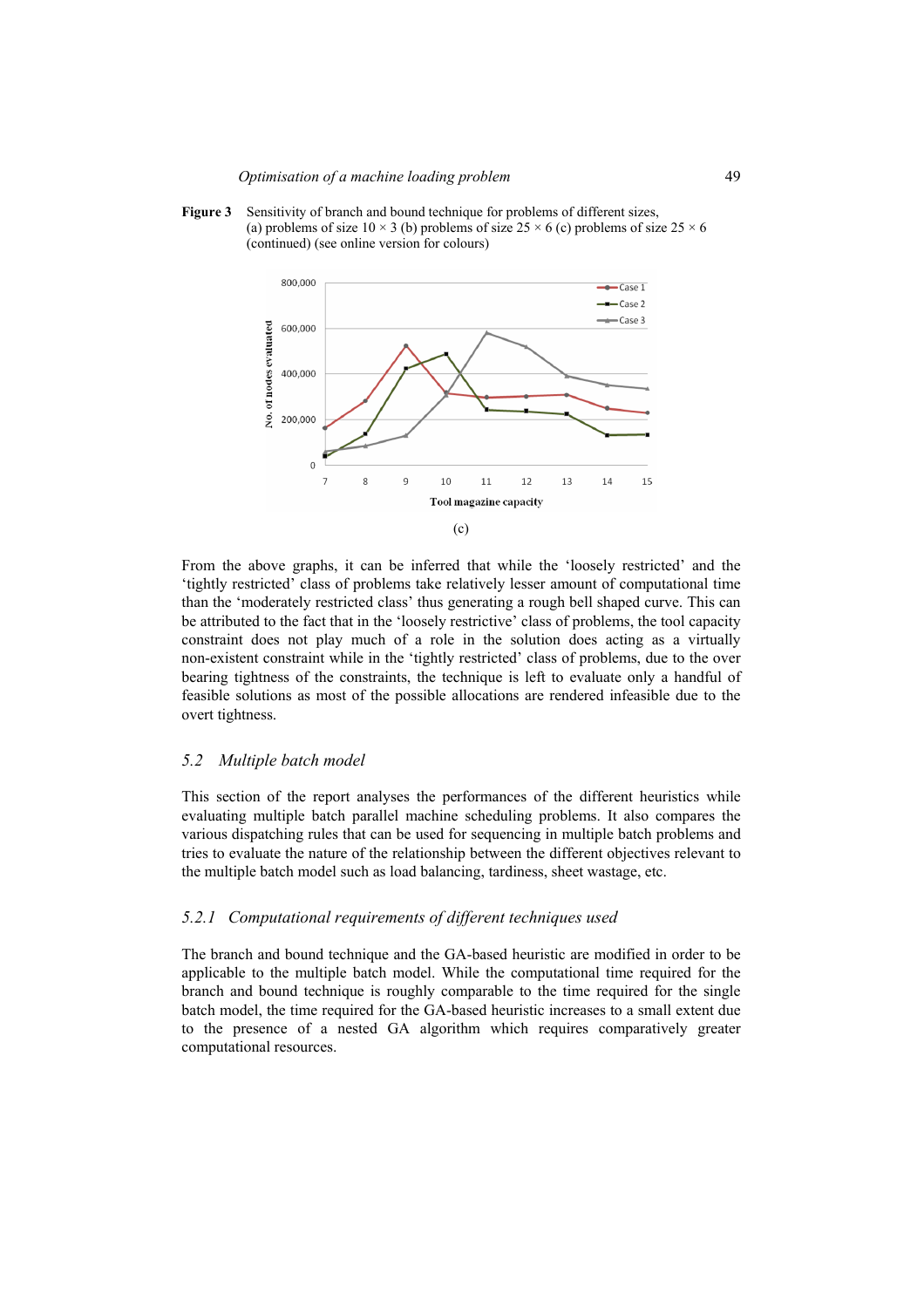

**Figure 4** Comparison of computational time required by branch and bound technique and GA-based heuristic for multiple batch models

While making a comparison between the computational times required by the two heuristics (Figure 4), it is observed that while the time for the branch and bound technique rise exponentially with the increase in the problem size, the time for the GA-based heuristic increases linearly, thus making it suitable for evaluation of larger sized problems. A graphical comparison between the timings of the two heuristics is presented below.

## *5.2.2 Comparison of performance of different techniques*

The efficacy of the solutions given by the different techniques while solving the multiple batch model problems are compared in this section. The comparisons are made by solving an identical set of five problems using the three different dispatching rules; shortest processing time (SPT) deterministic heuristic, branch and bound technique and the GA-based heuristic to allocate jobs to the various batches. It is observed that the SPT heuristic fares poorly in comparison to the branch and bound technique and the GA-based heuristic. The graphs comparing the solutions given by different heuristics for different problem sizes are shown in Figure 5.

**Figure 5** Comparison of performance of various techniques while solving problems of different size, (a) problems of size  $10 \times 3$  (b) problems of size  $40 \times 9$ 

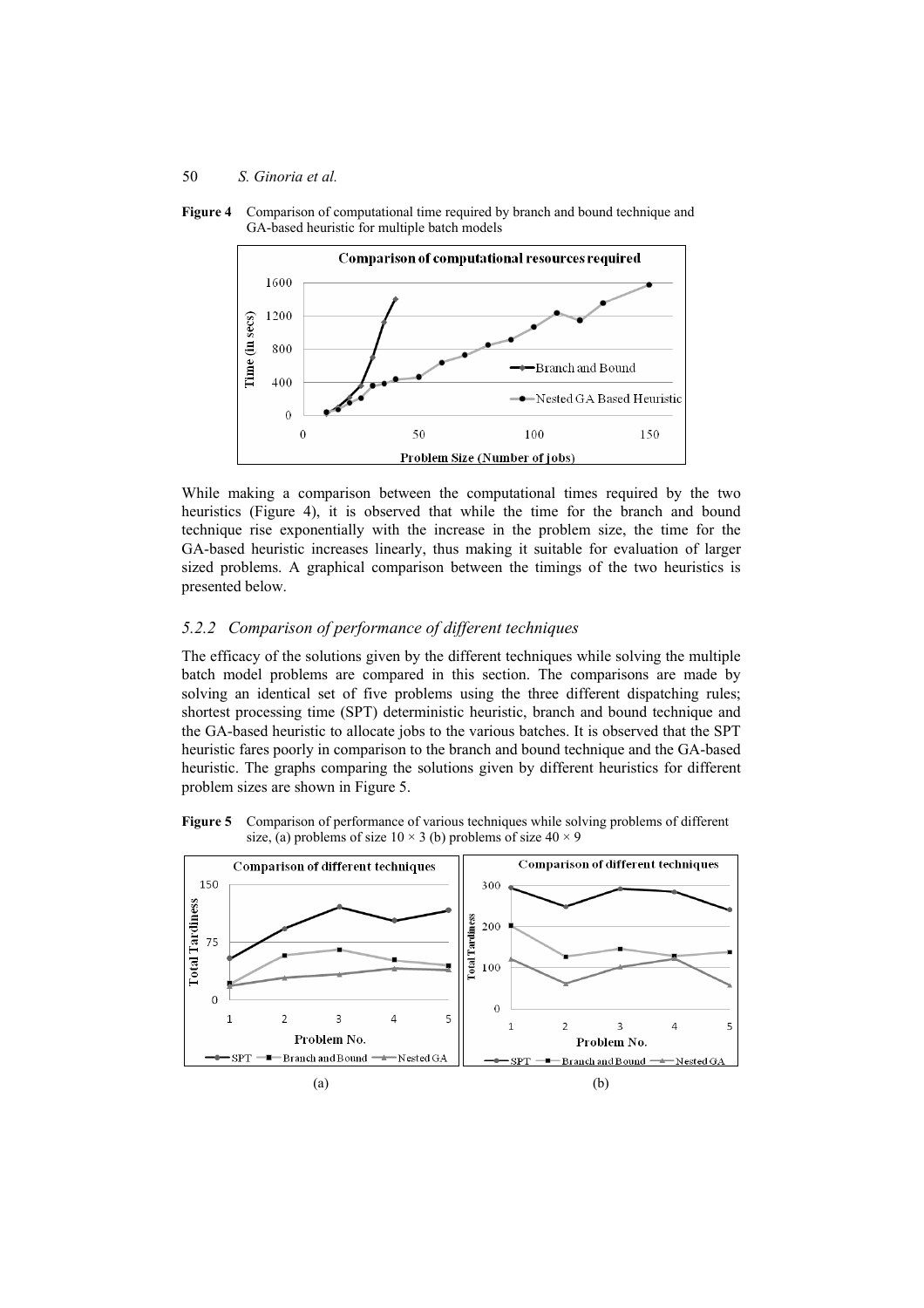Moreover, it is also seen that the nested GA-based heuristic is giving comparatively better solutions than the branch and bound technique unlike the single batch model where the latter was seen to be giving the best solution. This is because of the presence of the nested GA which uses a genetic algorithm to determine the sequencing of the jobs allocated to a particular machine while the branch and bound technique uses a predefined deterministic rule, in this case the earlier due date principle, to determine the sequencing. Table 7 lists the average improvements of nested GAs solution when compared to the branch and bound's solutions. It should be noted here that the solution obtained by the branch and bound technique is a heuristic solution and is used only for the purpose of comparison of performance.

**Table 7** Average percentage improvement of nested GA heuristic over branch and bound

| Problem size<br>(number of jobs) | Average percentage improvement of nested GA heuristic<br>over branch and bound |
|----------------------------------|--------------------------------------------------------------------------------|
| 10                               | 28.8%                                                                          |
| 15                               | 25.9%                                                                          |
| 20                               | 30.2%                                                                          |
| 25                               | 39.1%                                                                          |
| 30                               | 36.9%                                                                          |
| 35                               | 35.4%                                                                          |
| 40                               | 40.2%                                                                          |

#### *5.2.3 Comparison of performance of various dispatching rules*

A dispatching rule is the pre-determined rule which determines the sequence in which the allotted jobs are fed to a particular machine. This section compares the performance of a few dispatching rules by evaluating the same problem individually for the different dispatching rules and comparing their results. The three dispatching rules being evaluated here are:

- earliest due date (EDD)
- SPT
- least slack.

We evaluate five different problems for the five different sizes (30 jobs, 60 jobs, 90 jobs, 120 jobs, 150 jobs). Each problem is evaluated separately for the three different dispatching rules and the results are presented in Figure 6(a) to Figure 6(c).

It is observed that the SPT dispatching rule does not perform well in comparison to the other two rules. Moreover, it is seen that the least slack rule performs marginally better in a majority of the cases. The average improvements of the EDD rule and least slack rule over the SPT rule for the various sizes are listed in Table 8.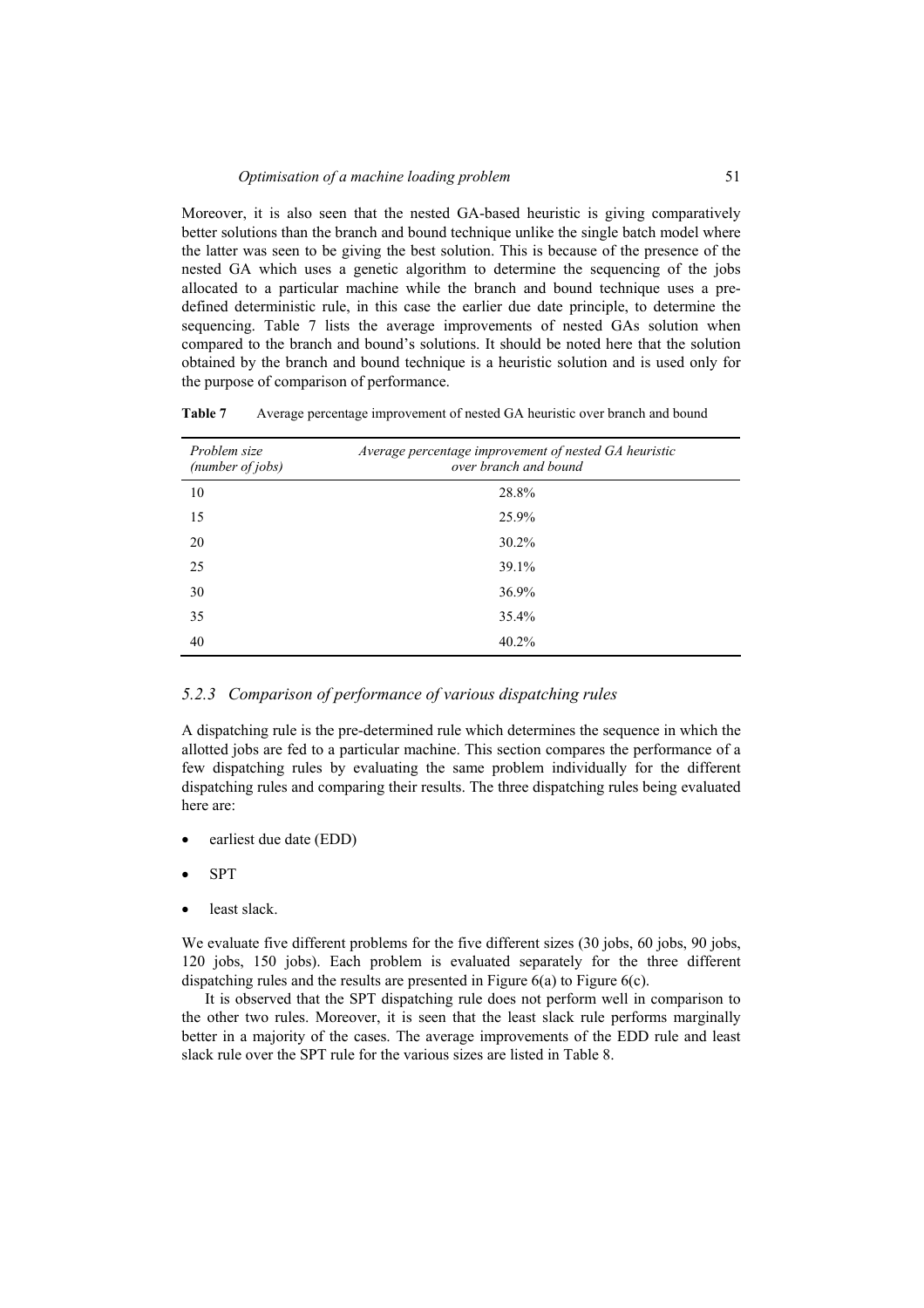

**Figure 6** Comparison of performance of dispatch rules for problems of different size, (a)  $3\dot{0}$  job problems (b) 60 job problems (c) 90 job problem

**Table 8** Improvement of performance of dispatching rules over SPT rule

| Problem size     | Average improvement over SPT rule by |                  |  |
|------------------|--------------------------------------|------------------|--|
| (number of jobs) | EDD rule                             | Lease slack rule |  |
| 30               | 30.9%                                | 50.0%            |  |
| 60               | 41.2%                                | 53.4%            |  |
| 90               | 33.1%                                | 46.1%            |  |
| 120              | 34.3%                                | 50.9%            |  |
| 150              | 37.3%                                | 48.0%            |  |

## *5.2.4 Relationship among different objectives*

Tardiness, load balancing and material wastage are the few objectives which are of prime importance in an industrial scenario. It is observed that the total tardiness of the system and the load balancing are non-conflicting objectives and share a directly proportional relationship. Moreover, material wastage and tardiness of a system turn out to be conflicting objectives and have an inversely proportional relationship.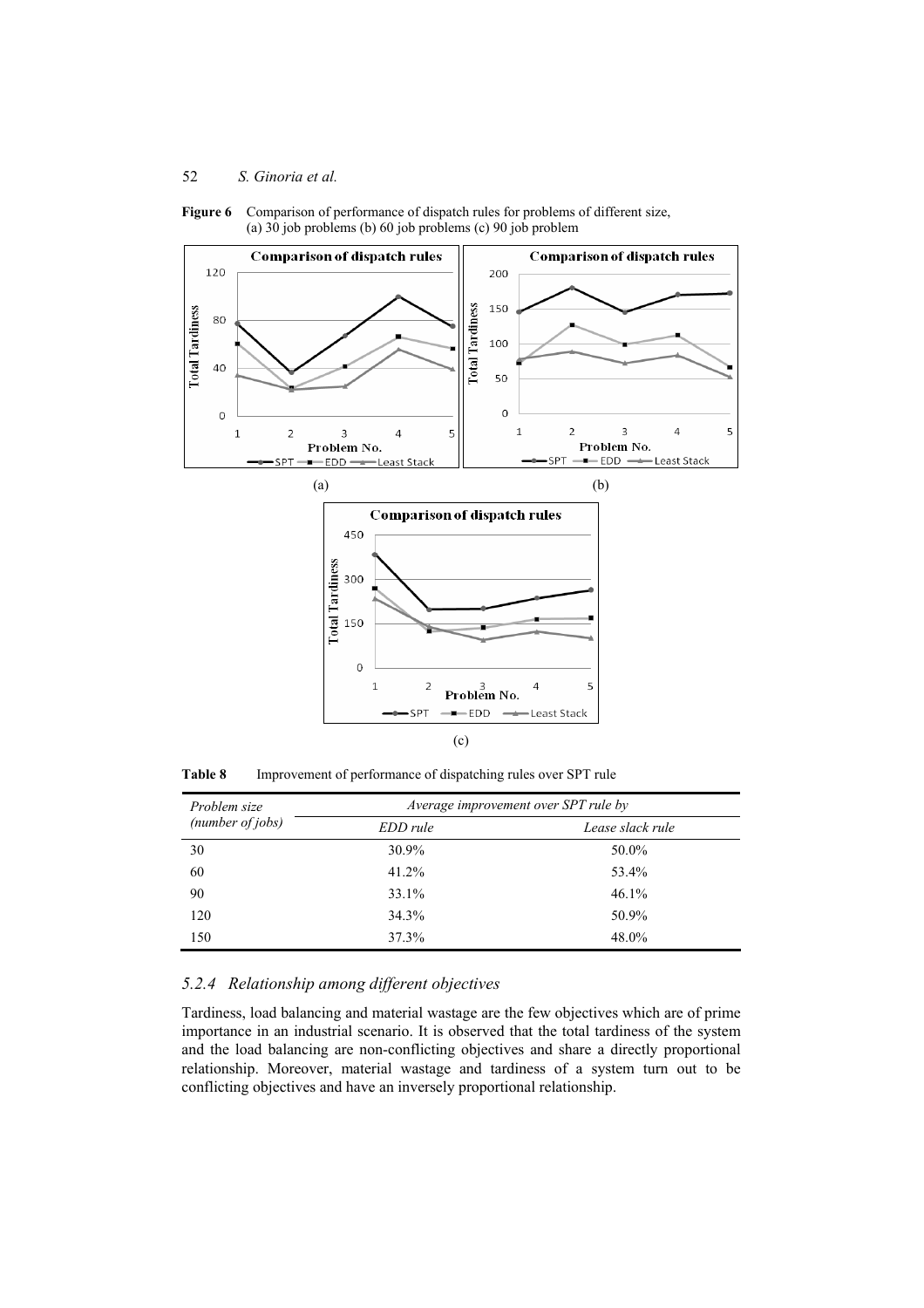The relationship between the various objectives of a system is evaluated in the genetic algorithm-based heuristic by tracking their values through the different generations. The values of the three above mentioned objectives are recorded at intervals of 50 generations and the recorded values are plotted in a graph, given in Figure 7, to understand the relationship in a better manner.

**Figure 7** Relationship among different objectives for different problems, (a) 120 job sized problem (b) 150 job sized problems



It is observed that load balancing and tardiness of the system are non-conflicting objectives. We see that as the generations progress, both the load balance and the tardiness decrease simultaneously. This is because of the fact that if the load balance decreases, it implies that the entire load of the system is being distributed in an even manner across the present machines. This ensures that the jobs are released at relatively earlier times because in this case, jobs are not stuck in machines which are loaded heavily in comparison to other machines, thus increasing the overall tardiness of the system.

Moreover, it is also seen that material wastage and tardiness of a system are conflicting objectives. As the generations progress, the tardiness of a system decreases while the sheet wastage of the system increases thus displaying an inversely proportional relationship. This is because of the fact that identical jobs have same due dates while non-identical jobs do not have same due dates. Sheet wastage is minimised only when we process all identical jobs in one batch which facilitates efficient nesting thus leading to lesser material wastage but this would lead to increased tardiness as the entire stock of other parts would have to wait for the first geometry to finish. This explains why material wastage and tardiness act as conflicting objectives.

In summary, the GA-based heuristic produces solutions which are within 15% of the optimal solution for the single batch problem. The GA-based heuristic is shown to be capable of solving large sized problems within reasonable times. Moreover, it is also seen that the nested GA-based heuristic gives better solutions than the algorithm where jobs are allocated to machines using dispatching rules and then optimised using a branch and bound technique.

The practicing managers would find the proposed algorithms useful since they provide very good results within reasonable computational effort. Algorithms when used in practice have to provide quick and good solutions rather than provide optimum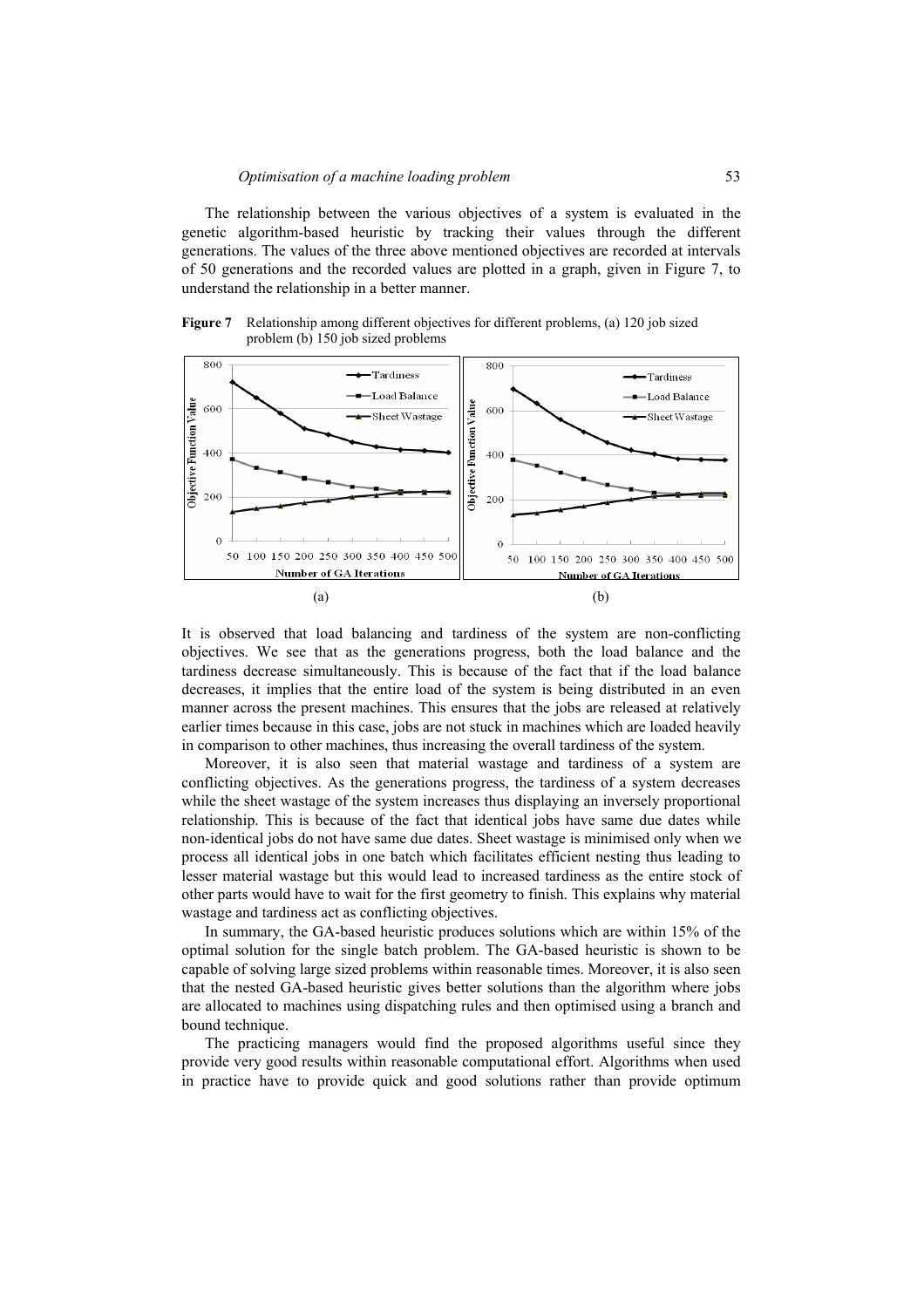solutions consuming enormous time. This research also brings out the tradeoff between tardiness and nesting problems which would bring together these two independent problems in practice to obtain good implementable results.

## **6 Conclusions**

The unique contribution of the present work is the development of a genetic algorithm-based heuristic to solve complex and large sized machine loading problems in a FMS within reasonable computational effort. Other contributions include the result that the time taken by a prevalent branch and bound technique is highly sensitive to the tool magazine capacity of the machines. A comparison of performance among the different dispatching rules: EDD rule, SPT rule and the least slack rule for the multiple batch size problem indicated that the least slack dispatching rule produces the best results. It is also concluded observed that load balance and total tardiness are non-conflicting objectives while material wastage and total tardiness are conflicting objectives and share an inversely proportional relationship.

A limitation of the work is that the proposed GA is a heuristic technique and cannot guarantee optimal solutions always. Another limitation is that we have compared the nested GA (for multiple batches) with an algorithm that uses a dispatching rule in the first stage and a branch and bound in the second stage.

Further work can concentrate on development of a heuristic which is capable of handling a situation where in orders of jobs keep coming in dynamically and it is capable of generating real time schedules for every modification. Moreover, there is a need for a technique which would be capable of handling multiple stage flow shops as well which increases the complexity level of the problem to a significant extent. Apart from these, several other factors which can be incorporated into the proposed heuristic to make it more efficient are breakdown of machines, non-availability of tools, grouping of jobs and non-deterministic processing times.

#### **Acknowledgements**

The authors are thankful to the reviewers for their valuable comments on the paper, which helped us to improve the quality and relevance of the paper.

#### **References**

- Ali, A. and Sangari, M.S. (2010), 'A metaheuristic method for optimising inspection strategies in serial multistage processes', *International Journal of Productivity and Quality Management*, Vol. 6, No. 3, pp.289–303.
- Atmani, A. and Lashkari, R.S. (1998) 'A model of machine tool selection and operation allocation in FMS', *International Journal of Production Research*, Vol. 36, No. 5, pp.1339–1349.
- Berrada, M. and Stecke, K.E. (1986) 'A branch and bound approach for machine load balancing in flexible manufacturing systems', *Management Science*, Vol. 32, No. 10, pp.210–225.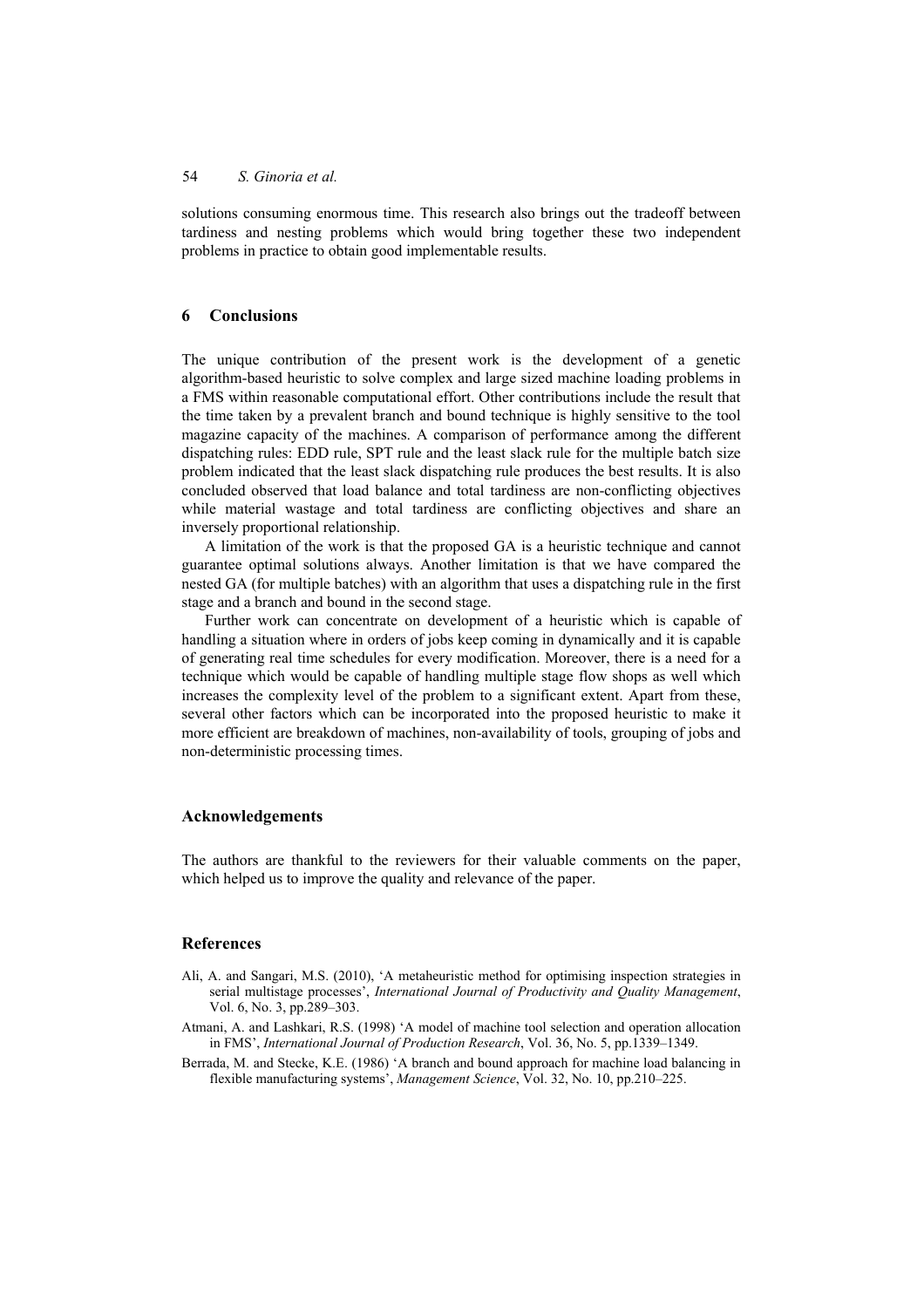- Chan, F.T.S., Swarnkar, R. and Tiwari, M.K. (2005) 'Fuzzy goal-programming model with an artificial immune system (AIS) approach for a machine tool selection and operation allocation problem in a flexible manufacturing system', *International Journal of Production Research*, Vol. 43, No. 19, pp.4147–4163.
- Cheng, R., Gen, M. and Tozawa, T. (1995) 'Minmax earliness/tardiness scheduling in identical parallel machine system using genetic algorithms', *Computers and Industrial Engineering*, Vol. 29, No. 14, pp.513–517.
- Co, H.C., Jaw, T.J. and Chen, S.K. (1988) 'Sequencing in flexible manufacturing systems and other short queue length systems', *Journal of Manufacturing Systems*, Vol. 7, No. 1, pp.1–9.
- Dar-El, E.M. and Sarin, S.C. (1984) 'Scheduling parts in FMS to achieve maximum machine utilization', *Proceedings of 1st ORSA/TIMS Conference on FMS*, Ann Arbor, MI.
- Figielska, E. (1999) 'Preemptive scheduling with changeovers: using column generation technique and genetic algorithm', *Computers and Industrial Engineering*, Vol. 37, Nos. 1–2, pp.81–84.
- Gershwin, S.B. (1994) *Manufacturing Systems Engineering*, Prentice-Hall, Upper Saddle River, NJ.
- Gilles, N. and Matteo, S.M. (2009) 'Flow shop operator scheduling through constraint satisfaction and constraint optimisation techniques', *International Journal of Productivity and Quality Management*, Vol. 4, Nos. 5/6, pp.549–568.
- Goldberg, D.E. and Korb, D.B. (1989) 'Messy genetic algorithms: motivation analysis and first results', *Complex Systems*, Vol. 3, No. 5, pp.493–530.
- Graves, S.C. (1981) 'A review of production scheduling', *Operations Research*, Vol. 29, No. 3, pp.646–675.
- Hoitomt, D.J., Luh, P.B. and Pattipati, K.R. (1993) 'A practical approach to job shop scheduling problems', *IEEE Transactions on Robotics and Automation*, Vol. 9, No. 1, pp.1–13.
- Hutchison, J. (1991) 'Current and future issues concerning FMS scheduling', *Omega International Journal of Management Science*, Vol. 19, No. 6, pp.529–537.
- Hwang, S.S. (1986) *Models for Production Planning in Flexible Manufacturing System*, PhD thesis, University of California, Berkley.
- Kim, Y, Lee, G, Lim, S. and Choi, S. (2003) 'Tool requirements planning in flexible manufacturing system: minimizing tool costs subject to a makespan constraint', *International Journal of Production Research*, Vol. 41, No. 14, pp.3339–3357.
- Kopfer, H. and Mattfield, D.C. (1997) 'A hybrid search algorithm for the job shop problem', Proceedings of the First International Conference on Operations and Quantitative *Management*, Jaipur India, 5–8 January, Vol. 2, pp.498–505.
- Kuhn, H. (1995) 'A heuristic algorithm for the loading problem in flexible manufacturing systems', *International Journal of Flexible Manufacturing Systems*, Vol. 7, No. 3, pp.229–254.
- Liang, M. and Dutta, S.P. (1993), 'An integrated approach to part selection and machine loading problem in a class of flexible manufacturing systems', *European Journal of Operational Research*, Vol. 67, No. 3, pp.387–404.
- Maheswaran, R., Ponnambalam, S.G. and Jawahar, N. (2008) 'Hybrid heuristic algorithms for single machine total weighted tardiness scheduling problems', *Int. J. of Intelligent Systems Technologies and Applications*, Vol. 4, Nos. 1/2, pp.34–56.
- McCormick, S.T. and Pinedo, M.L. (1995) 'Scheduling n independent jobs on m uniform machines with both flow time and makespan objectives: a parametric analysis', *ORSA Journal of Computing*, Vol. 7, No. 1, pp.63–77.
- Min, L. and Cheng, W. (1999) 'A genetic algorithm for minimizing the makespan in the case of scheduling identical parallel machines', *Artificial Intelligence Engineering*, Vol. 13, No. 4, pp.399–403.
- Moslehi, G., Mahnam, M., Amin-Nayeri, M. and Azaron, A. (2010) 'A branch-and-bound algorithm to minimise the sum of maximum earliness and tardiness in the single machine', *International Journal of Operational Research*, Vol. 8, No. 4, pp.458–482.